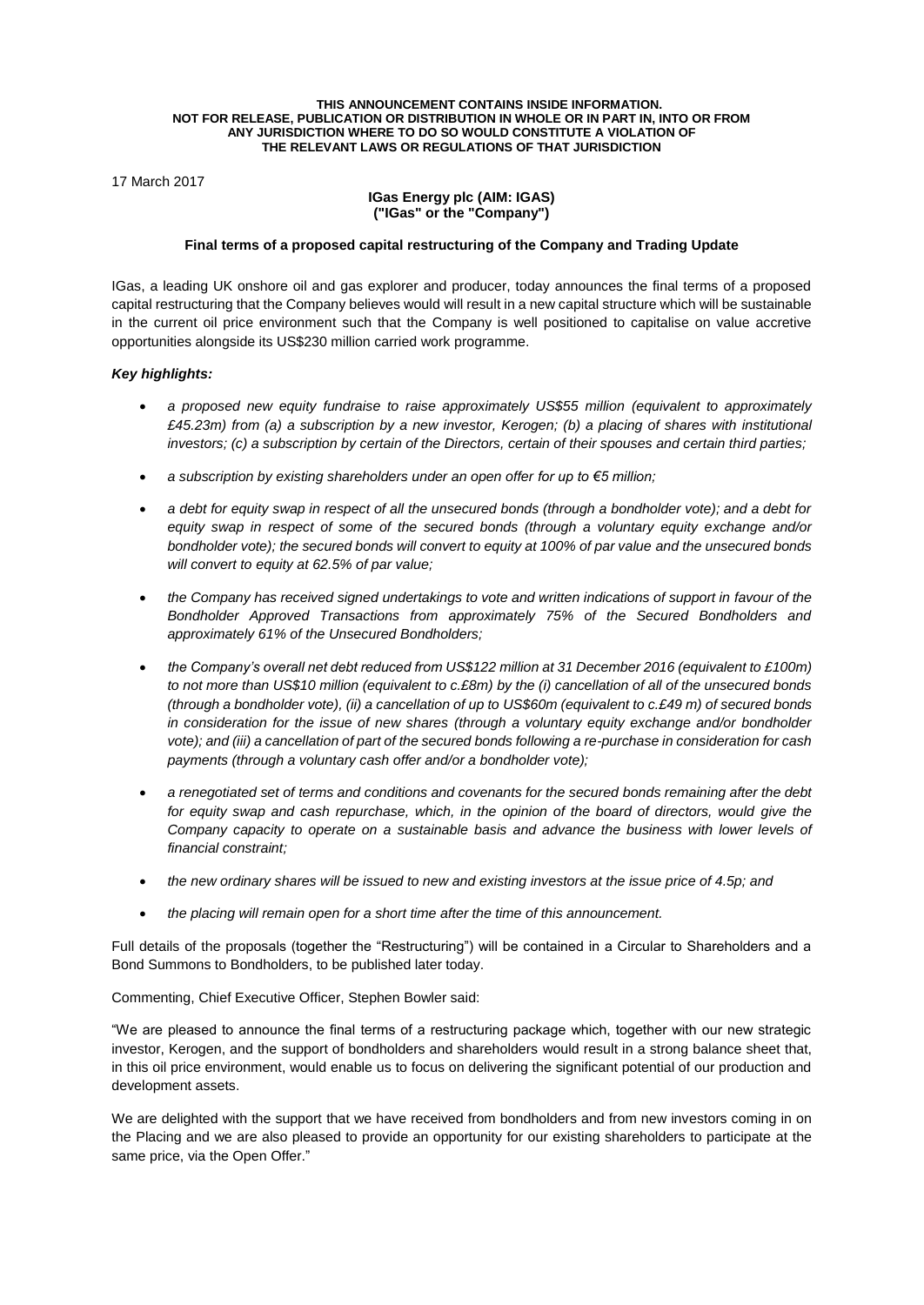A copy of the Circular will be available later today on the Company's website at <http://www.igasplc.com/investors/publications-and-reports>

A copy of the Bond Summons will be available later today at [www.stamdata.com](http://www.stamdata.com/) and <http://www.igasplc.com/investors/publications-and-reports>

## **For further information please contact:**

# **IGas Energy plc**

Tel: +44 (0)20 7993 9899

Stephen Bowler, Chief Executive Officer Julian Tedder, Chief Financial Officer Ann-marie Wilkinson, Director of Corporate Affairs

## **Investec Bank plc (NOMAD and Joint Corporate Broker)**

Tel: +44 (0)20 7597 4000 Sara Hale/Jeremy Ellis/George Price

## **Canaccord Genuity (Joint Corporate Broker)**

Tel: +44 (0)20 7523 8000 Henry Fitzgerald-O'Connor

### **Vigo Communications**

Tel: +44 (0)20 7830 9700 Patrick d'Ancona/Chris McMahon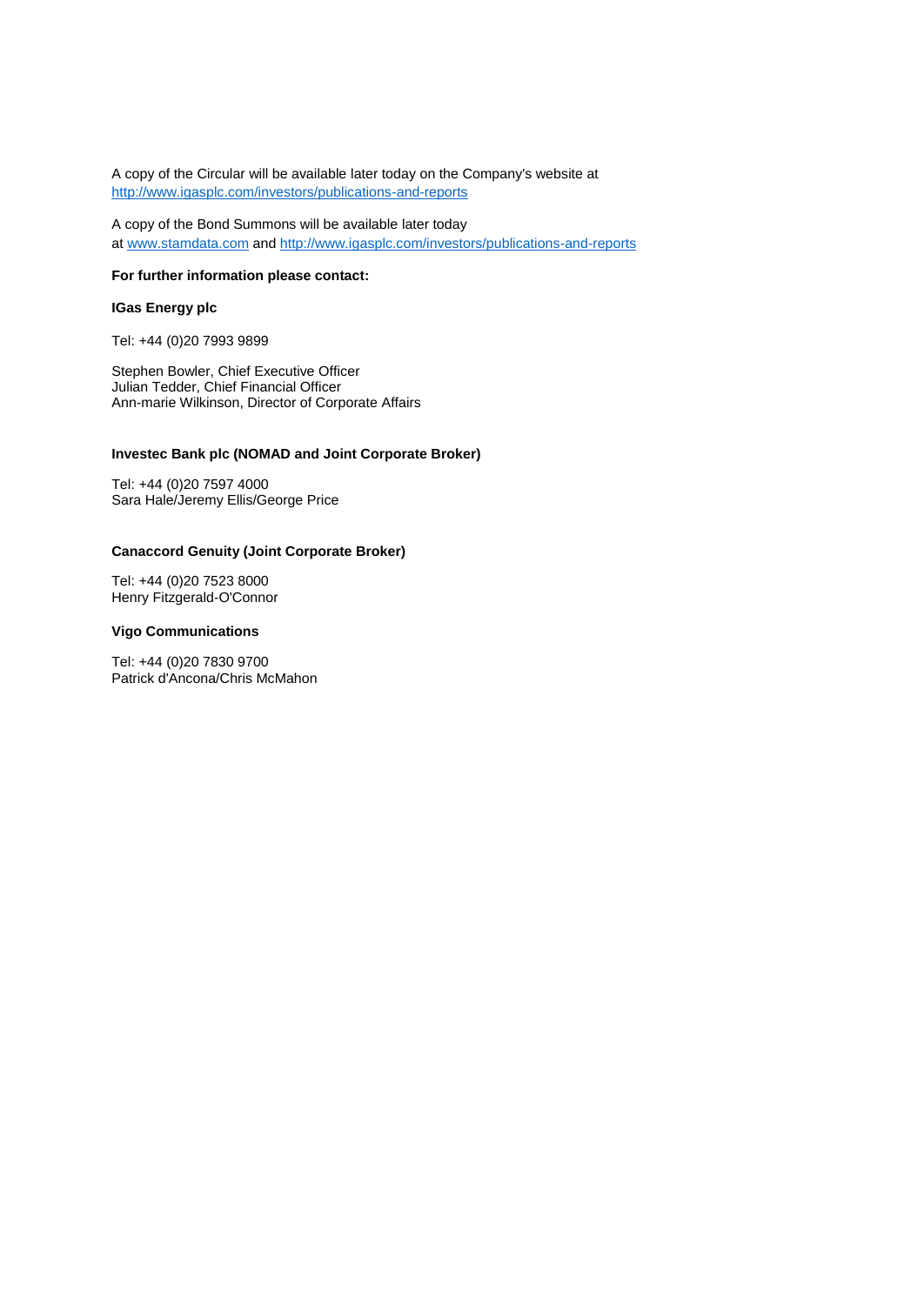#### *Background*

The Company issued \$165,000,000 of Secured Bonds in March 2013 and \$30,000,000 of Unsecured Bonds in December 2013 when the price of oil was c.US\$110/bbl. Over the course of the last two years, the Company has been de-leveraging its balance sheet through a combination of farm outs and Bond buy backs as well as through the amortisation of the Secured Bonds. As at 28 February 2017, net debt was c.\$120 million, comprising net Bonds outstanding of c.\$151 million and cash of c.\$30 million. Despite the oil price improving considerably from lows in the first quarter of 2016 and the de-leveraging of the Company's balance sheet, the Board considers that significant corrections to the Company's capital structure remain necessary to achieve a capital structure that is sustainable in the current oil price environment, as well as enabling the Company to capitalise on value accretive opportunities.

As has also been previously announced, the Company's current forecasts project non-compliance with its leverage covenants as at 31 December 2016, when its financial statements are delivered. If the Fundraising and Bondholder Transactions are approved, the forecast leverage covenant breaches would be irrevocably remedied or waived in full by the Secured Bondholders.

The principal purposes of the Fundraising and the Bondholder Transactions are to (i) remedy the Company's forecast breach of its daily liquidity covenants in late March 2017 when the next amortisation and interest payment is due in respect of the Secured Bonds; (ii) avoid the forecast leverage covenant breach; and (iii) significantly deleverage the Company by significantly reducing the net debt of the Company. This will remove the risk of security enforcement by Secured Bondholders and instead provide a stable platform by extending the maturity of the Secured Bonds.

The Board is of the opinion that, if the Fundraising and the Bondholder Approved Transactions are not approved, there would be no alternative options for the Company to refinance and/or restructure the Bonds prior to the event of default occurring as a result of the breach of the liquidity covenant on or before 5 April 2017. Such an event of default cannot be remedied or waived without the consent of the requisite majority of the Bondholders.

The Company has explored alternative restructuring options and has not been able to obtain alternative funding from other sources. Therefore, if the Fundraising and the Bondholder Approved Transactions are not approved and the Restructuring does not take place, any alternative restructuring solution (assuming no enforcement action is taken by the Bondholders prior to such restructuring) would likely result in no or little residual value for the Shareholders.

In structuring the Fundraising and the Bondholder Transactions, the Company has carefully considered the interests of all of its stakeholders, in light of their relative priorities in the capital structure.

#### *General Meeting*

The Directors do not currently have sufficient authority to allot all of the Fundraising Shares required to effect the Fundraising. Accordingly, the Board is seeking the approval of Shareholders to allot the Fundraising Shares at the General Meeting. The authorities granted to the Directors to allot shares of the Company at the Annual General Meeting held on 25 May 2016 will be revoked pursuant to the Resolutions.

A notice convening the General Meeting, which is to be held at the offices of Cooley (UK) LLP, Dashwood, 69 Old Broad Street, London EC2M 1QS at 10.00 a.m. on 3 April 2017, will be sent out in a circular to be despatched shortly. At the General Meeting, the following Resolutions will be proposed:

- Resolution 1 is an ordinary resolution to subdivide each of the 303,305,534 Existing Ordinary Shares into one New Ordinary Share and one Deferred Share;
- Resolution 2, which is conditional on the passing of Resolution 3, is an ordinary resolution to authorise the Directors to allot relevant securities up to an aggregate nominal amount of £3,600, being equal to 3,600,000,000 New Ordinary Shares (i.e. the maximum number of New Ordinary Shares required to be issued pursuant to the Fundraising); and
- Resolution 3, which is conditional on the passing of Resolution 2, is a special resolution to authorise the Directors to issue and allot equity securities up to an aggregate nominal value of £3,600, being equal to 3,600,000,000 New Ordinary Shares, pursuant to the Fundraising on a non-pre-emptive basis.

The authorities to be granted pursuant to each of the Resolutions will expire on the date falling six months from the date of the passing of those Resolutions (unless renewed varied or revoked by the Company before or on that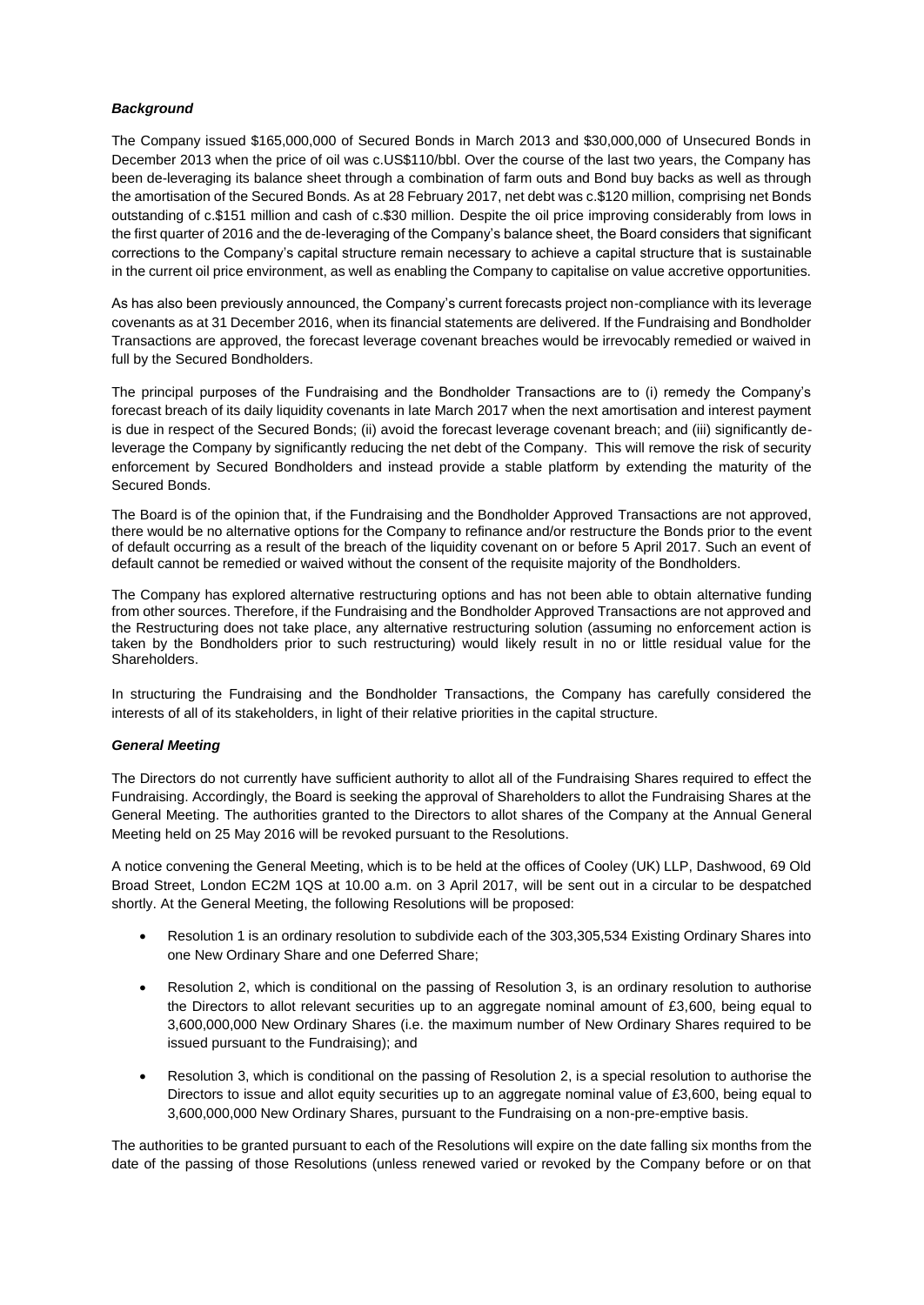date) and will also revoke the Directors' authority to allot relevant securities granted at the Company's annual general meeting held on 25 May 2016.

The Company has received irrevocable undertakings from the Directors to vote in favour of the Resolutions in respect of their respective entire holdings of Existing Ordinary Shares representing, in aggregate, approximately 9.23 per cent. of the Existing Ordinary Shares.

#### *Kerogen Shares*

Shareholders should also note that, following completion of the Fundraising and Bondholder Transactions, the Kerogen Investor will control approximately 28 per cent. of the voting rights of the Company and that this will increase the percentage of the Ordinary Shares that are not in public hands (as defined in the AIM Rules). This may in turn have the effect of reducing the liquidity of trading in the Ordinary Shares on AIM. Kerogen Investor's stake in the voting rights of the Company will also mean that Kerogen Investor will be able, if it so wishes, to exert significant influence over resolutions proposed at future general meetings of the Company. Although the Board does not believe that it is the current intention of Kerogen Investor to seek a resolution at a general meeting of the Company to de-list the Ordinary Shares from AIM, Kerogen Investor could, if it so wishes in the future, call a general meeting and seek to pass a special resolution to de-list the Company. Kerogen Investor and the Company have also entered into a relationship agreement (described further in paragraph 6, below) which contains provisions designed to regulate the relationship between the Company and Kerogen Investor.

Kerogen Investor has agreed to invest \$35m to subscribe for New Ordinary Shares issued by the Company at the Issue Price, or as described in the paragraph below, resulting in an equity interest of approximately 28% in the enlarged share capital immediately following Admission, on the terms set out in this document and conditional on, *inter alia,* the approval and implementation of the Fundraising and the Bondholder Transactions (as applicable).

To the extent that immediately following Admission, were the Kerogen Shares to represent less than 28% of the Ordinary Shares in the Company, the Kerogen Investor may subscribe for additional New Ordinary Shares at nominal value (i.e. at a price of 0.0001p each) to ensure that Kerogen Investor holds approximately 28% of the Ordinary Shares of the Company.

### *Current Trading and Prospects*

Despite the challenging environment with prolonged oil price volatility and post-Brexit currency swings, the Board has continued to progress the business while significantly reducing its operational costs and strengthening its balance sheet, as exemplified by the conclusion of the farm-out arrangement with INEOS Upstream Limited ("INEOS") in May 2015.

The Board believes that there is significant potential to both replace the underlying decline and grow the Group's production in the longer term, with a number of incremental opportunities identified and five planning consents for future conventional projects secured, including projects to monetise the Group's stranded gas assets.

Production for the 2016 was c.2,355 boepd against guidance of c.2,400-2,600 boepd and was impacted by two key factors. Firstly, the Group reduced its capital expenditure budget in order to preserve cash and focus on projects that maximised economic benefits thereby delaying some planned production. In addition, the Group had unplanned downtime as a number of wells were worked over during the summer.

Revenue for the year was £30.5 million reflecting the continuing low oil price environment, partially offset by the strength of the US dollar. The price of Brent crude reached a low of \$27/bbl in January 2016 and a high of \$55/bbl in December 2016, with an average price of \$44/bbl during the year. The Group's average realised price for oil sales was \$44.5/bbl pre-hedge and \$58.4/bbl post-hedge. Revenue in sterling terms was supported by the decline in the GBP/USD exchange rate from £1:\$1.50 at the beginning of the year to £1:\$1.23 in December 2016, following the result of the EU referendum.

The Group continued to focus on improving efficiencies and reducing costs across the business with 2016 operating costs per boe of £21.1/boe (\$28.8/boe), with the impact of lower production on fixed costs partially offsetting overall savings. The Group deferred a number of discretionary capital projects and focused on initiatives to sustain production and boost recovery through technical work programmes and the application of technology.

DeGolyer & MacNaughton ("D&M"), the leading international reserves and resources auditors, completed an independent evaluation of the Group's conventional and shale interests as of 31 July 2016. D&M's estimates state an increase in proven and probable reserves to 13.7 MMboe and for the first time have included an estimate of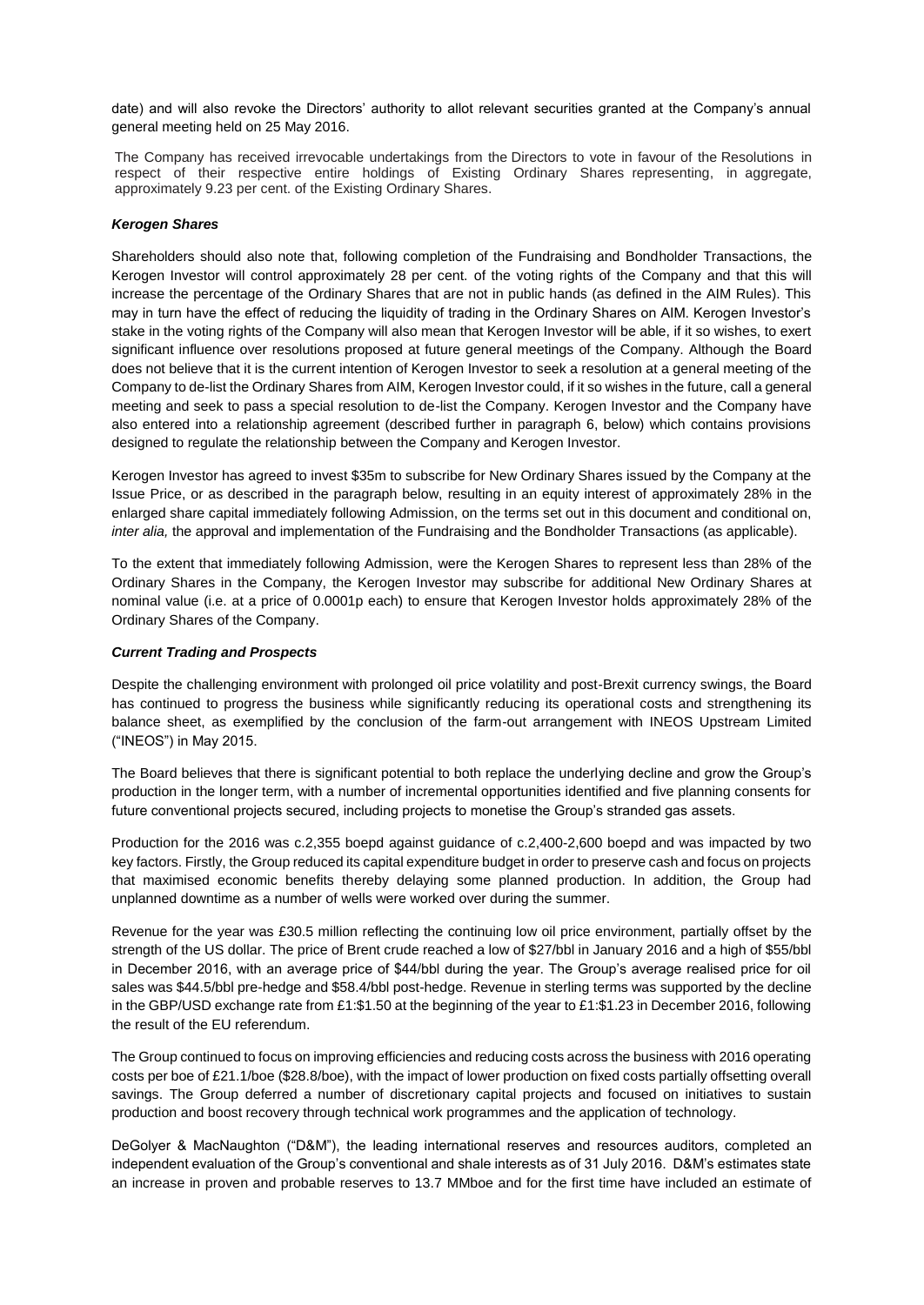shale gas risked prospective resources of 2.5Tcf which in oil equivalent terms is c.440mmboe. The estimate takes into account a recovery factor, adjustments for productive areas and geological risk but even heavily risked this is still a significant number for the Group and to give context, it is a figure equivalent to almost the entire UK gas consumption for a year.

The Group operates one of the largest net acreage positions in the UK, with a total gross carried shale work programme as at 31 December 2016 of \$230 million and continues to move its shale development plan forward. In November 2016, following a recommendation from the Planning Officer, Nottinghamshire County Council's Planning and Licensing Committee granted planning consent, subject to an agreement being reached with Nottinghamshire County Council pursuant to section 106 of the Town and Country Planning Act 1990 (as amended), for the application to develop a hydrocarbon wellsite and drill up to two exploratory wells in Misson Springs, North Nottinghamshire. We await determination on a further site in North Nottinghamshire to drill a single exploration well at a planning committee meeting to be held on 21 March 2017.

Following the final interpretation and assessment of the seismic data from the North West survey, which helps identify the shale potential within the survey area, the data is being utilised to propose drilling locations and will allow us to firm up a future development programme.

The Group was formally awarded 17 blocks, across nine PEDLs, in the UK's 14th Onshore Oil and Gas Licensing round. The blocks, across three key basins, represent a total gross area of c.257,000 acres; the Group's net interest is c.115,000 acres. As part of its ongoing asset portfolio management, the Group has also relinquished a number of licences in order to focus on core, high potential areas with its partners. IGas now has an area of over 1 million acres (gross) (c.0.63 million acres net) under licence.

Soon after taking office, the new Prime Minister lent her support to recognising the increasing importance that energy and infrastructure will play following the referendum. Home grown energy is critical in this and UK shale will be an important constituent in our energy mix and has the potential to create a significant supply chain and create and protect thousands of jobs in the UK.

The UK onshore industry has made good progress during 2016 with a number of operators in addition to the Group being granted planning permission to further shale appraisal.

In May 2016, Third Energy was granted permission for flow tests at its existing KM8 well in Ryedale, Yorkshire. The decision was challenged in court later in the year, but successfully upheld.

In October 2016, the long awaited decision by the Secretary of State for Communities and Local Government was made in favour of Cuadrilla's Preston New Road site. Initial work has now started at the site and we look forward to seeing the results in due course. INEOS has also announced the first of several screening applications which will provide further forward momentum for the UK shale industry.

As announced on 1 March 2017, the Company continues to hold significant cash resources of US\$31.8 million as at 28 February 2017, and had a total gross carried shale work programme of c.US\$230 million as at 31 December 2016.

The Group forecasts net production for 2017 to be c.2,500 boepd. The Group has entered into put/call options to manage its commodity price risk with outstanding contracts for 600,000 bbls in 2017, representing c.65% of budgeted production, with downside protection of c.\$43/bbl.

Operating costs for 2017 are forecast at £18.5 million resulting in an estimated US\$ operating cost of \$25/boe based on a \$1.25/£ USD:GBP exchange rate. The 2017 capital expenditure budget includes c.£40 million of carried expenditure to progress our shale programme with a net cost to the Group of £1 million. We plan to spend £4.2 million on our conventional assets during 2017, primarily to improve efficiency and sustain production levels.

## **Details of the Bondholder Transactions**

The Restructuring proposed by the Company includes the following transactions in respect of the Bonds, all of which are inter-conditional with the Fundraising (such that none of the below transactions occur unless all of the below are implemented (except that paragraph (b) and (d) may not be required depending on the level of tenders made in paragraphs (a) and (c) below) and the Fundraising Shares are issued and Admission occurs). Together the transactions set out at paragraphs (a) to (i) are the "**Bondholder Transactions**".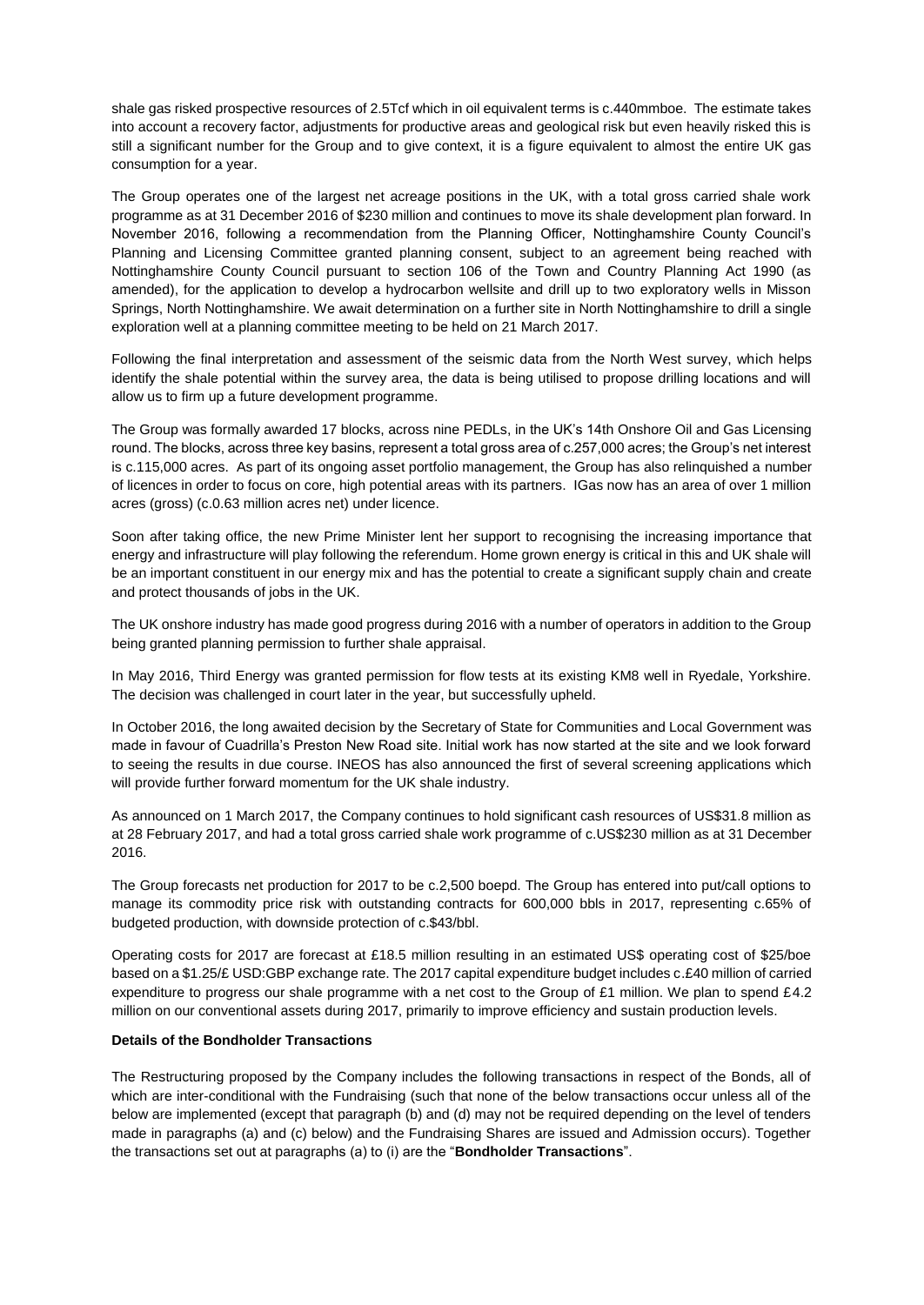The Restructuring is conditional upon, *inter alia*, the general meeting of shareholders of the Company having approved the shareholder resolutions required in respect of the Restructuring, the Secured Bondholder Approved Transactions being approved by the Secured Bondholders, the Unsecured Bondholder Approved Transactions being approved by the Unsecured Bondholders (as described below), the Fundraising Shares being issued and Admission occurring. If these conditions are satisfied, the Bondholder Transactions shall take place in the order set out below on the Completion Date (subject to the waivers being made on the terms set out below).

### **Waivers**

The waivers set out in (f) and (h) below, if approved by both the requisite majority of Secured Bondholders and Unsecured Bondholders, shall take effect (on the terms set out in the Bondholder Summons which shall prevail for the purposes of the waivers) on 3 April 2017, provided that the waivers shall expire (and the Bondholders' rights shall be re-instated in full) if the general meeting of shareholders of the Company has voted not to approve the shareholder resolutions required in respect of the Fundraising or if the Restructuring has not completed on or before the Longstop Date.

## **Secured Bonds**

In order for the Restructuring to be implemented, the requisite majority of Secured Bondholders (as further described below) shall be required to approve the transactions set out at (b), (d), (e), and (f) (the "**Secured Bondholder Approved Transactions**") and individual Secured Bondholders may, at their discretion, take part in the transactions set out at (a) and (c) below.

a) **Voluntary Equity Exchange**: the Company shall accept voluntary offers made by Secured Bondholders to sell part or all of their Secured Bonds to the Company and cancel them on the terms below (the "**Offered Bonds**"):

- (i) at a fixed all-in price of 100% of face value for every US\$1 of face value of the Secured Bonds based on the Exchange Rate, with no additional consideration being paid in respect of accrued interest relating to the period from and including 22 March 2017;
- (ii) in consideration for the issue by the Company of New Ordinary Shares at the Issue Price, for up to US\$60 million of face value of the Secured Bonds (the "**Maximum Equity Conversion Amount**");
- (iii) only valid offers for the exchange of sufficient Offered Bonds to ensure that the aggregate value of the New Ordinary Shares to be allotted and issued to the relevant Offering Secured Bondholders (as defined below) at the Issue Price will be equal to or greater than US\$110,000 (calculated to be in excess of €100,000 on the basis of an agreed exchange rate of 1 EUR:1.0613 USD) (the "**Minimum Tendering Amount**") shall be accepted by the Company;
- (iv) to the extent that the aggregate face value of all the Offered Bonds of any or all of the Secured Bondholders (the "**Offering Secured Bondholders"**) is equal to or below US\$50 million less an amount equal to 50% of the proceeds of the Placing and Ancillary Subscription (the "**Secured Bond Conversion Minimum**"), the Company shall accept such offers in full (on the terms described above);
- (v) to the extent that the aggregate face value of all the Offered Bonds of any or all of the Offering Secured Bondholders exceeds the Secured Bond Conversion Minimum, the Company shall not be obliged to but may elect, in its absolute discretion, to accept, in part or in full, such offers (on the terms described above) up to the Maximum Equity Conversion Amount. If the Company accepts such offers in part, it will first accept Offered Bonds with a face value equal to the Minimum Tendering Amount from each Offering Secured Bondholder, and thereafter it shall accept Offered Bonds on a pro rata basis from each Offering Secured Bondholder, in the proportion borne by the balance of its Offered Bonds to the balance of the aggregate Offered Bonds of all Offering Secured Bondholders (in each case after deduction of the Minimum Tendering Amount). Notwithstanding the above, in the highly unlikely event that the Maximum Equity Conversion Amount is not sufficient to accept Offered Bonds with a face value equal to the Minimum Tendering Amount from all Offering Secured Bondholders, the Company will select those Offering Secured Bondholders from whom it will accept Offered Bonds with a face value equal to the Minimum Tendering Amount by drawing lots and only those selected by drawing lots and who have tendered the Minimum Tendering Amount shall be selected; and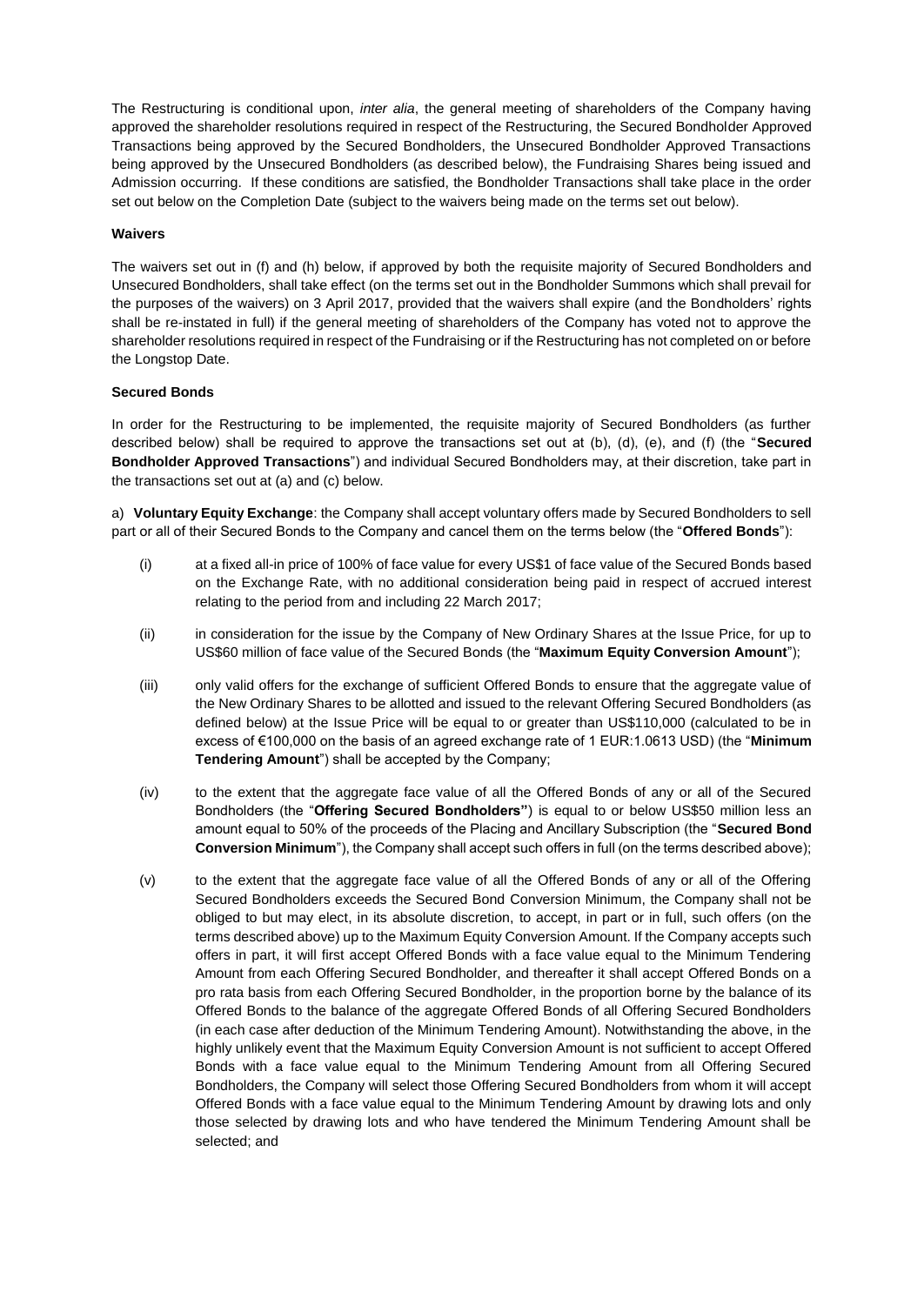(vi) all Secured Bonds purchased by the Company in this Voluntary Equity Exchange shall be released and cancelled in full (the **"Cancelled Offered Bonds**").

b) **Conditional Secured Debt for Equity Swap:** if the aggregate face value of the Cancelled Offered Bonds is less than the Secured Bond Conversion Minimum, the Company shall:

- (i) purchase and cancel in full Secured Bonds with a total aggregate face value (and waive all interest accrued thereon relating to the period from and including 22 March 2017 on such Secured Bonds) in an amount equal to the shortfall, being the difference between the face value of the Cancelled Offered Bonds and the Secured Bond Conversion Minimum,
- (ii) in respect of the shortfall in (i) above, purchase and cancel in full such Secured Bonds in consideration for the issue by the Company of New Ordinary Shares at the Issue Price to the Secured Bondholders at a fixed all-in price of 100% of face value for every US\$1 of face value of Secured Bonds purchased and cancelled, based on the Exchange Rate, on a pro rata basis and in respect of each such Secured Bondholder (excluding the Company as Secured Bondholder), in the proportion borne by its Secured Bonds (excluding the Cancelled Offered Bonds and the Company Bonds) to all Secured Bonds (excluding the Cancelled Offered Bonds and the Company Bonds). There shall be no Minimum Tendering Amount in respect of the Conditional Secured Debt for Equity Swap.

c) **Voluntary Cash Offers:** the Company shall accept voluntary offers made by Secured Bondholders to sell part or all of their Secured Bonds to the Company and cancel them on the terms below (the "**Cash Offered Bonds**"):

- (i) at a fixed all-in price of 100% of face value for every US\$1 of face value of the Secured Bonds, with no additional consideration being paid in respect of accrued interest relating to the period from and including 22 March 2017 on such Secured Bonds;
- (ii) in consideration for cash;
- (iii) to the extent that the aggregate face value of all the Cash Offered Bonds offered for purchase and cancellation by any or all of the Secured Bondholders (the "**Cash Offering Secured Bondholders***"*) is equal to or below the Secured Bond Cash Cancellation Minimum the Company shall accept the Cash Offered Bonds in full (on the terms described above);
- (iv) to the extent that the aggregate face value of the Cash Offered Bonds offered for sale by any or all of the Cash Offering Secured Bondholders exceeds the Secured Bond Cash Cancellation Minimum, and would, if accepted, not require more than the Excess Cash Amount (as defined below) to be paid to such Offering Secured Bondholders, the Company shall accept the Cash Offered Bonds in excess of the Secured Bond Cash Cancellation Minimum in full (on the terms described above);
- (v) to the extent that the aggregate face value of the Cash Offered Bonds exceeds the Secured Bond Cash Cancellation Minimum and would, if accepted, require more than the Excess Cash Amount to be paid to such Cash Offering Secured Bondholders, the Company shall not be obliged to but may elect, in its absolute discretion, to accept, in full or in part, such offers in excess of the Excess Cash Amount on the terms described above. To the extent that the Company accepts any offers in part, it shall do so on a pro rata basis, in respect of each Cash Offering Secured Bondholder, in the proportion borne by its Cash Offered Bonds to the aggregate of all Cash Offered Bonds and accepted; and
- (vi) all Secured Bonds purchased by the Company shall be released and cancelled in full (the "**Cash Cancelled Offered Bonds**").

For the purposes of the Voluntary Cash Offer described above, the **Secured Bond Cash Cancellation Minimum** shall mean:

(A) US\$30 million (face value); or

(B) if the amount of the Secured Bonds tendered and accepted through the Voluntary Equity Exchange exceeds the Secured Bond Conversion Minimum, US\$30 million less 50% of such excess.

*Excess Cash Amount* means the total net proceeds of the Placing and the Ancillary Subscription.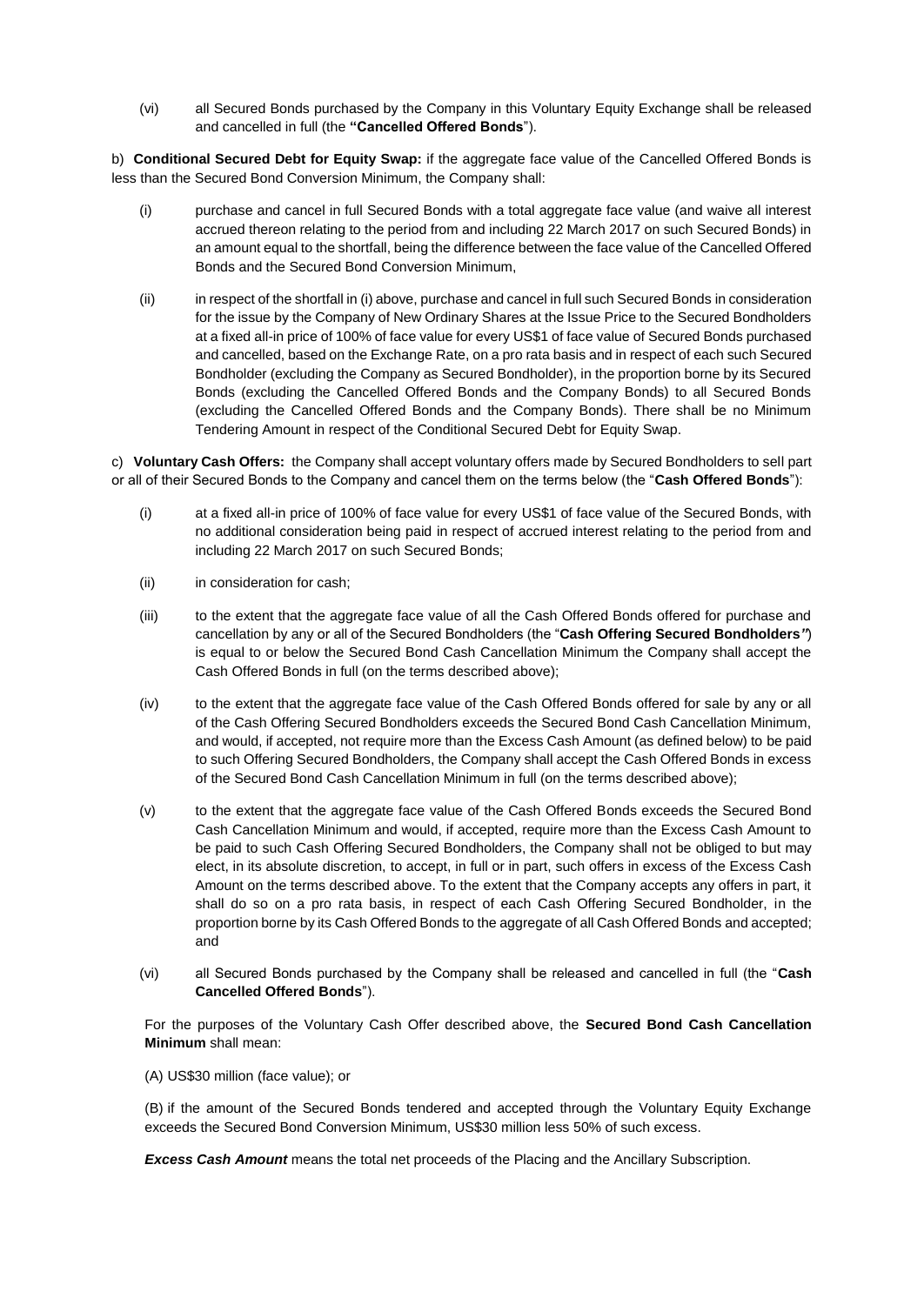d) **Conditional Cash Cancellation:** if the aggregate face value of the Cash Cancelled Offered Bonds is less than the Secured Bond Cash Cancellation Minimum, the Company shall:

- (i) purchase and cancel in full an amount of Secured Bonds (and waive all accrued interest thereon relating to the period from and including 22 March 2017) with a total aggregate face value equal to the shortfall, being the difference between the face value of the Cash Cancelled Offered Bonds and the Secured Bond Cash Cancellation Minimum,
- (ii) in respect of the shortfall in (i) above, purchase and cancel in full such Secured Bonds in consideration for the payment (in cash) by the Company to the Secured Bondholders at a fixed allin price of 100% of par value of the Secured Bonds purchased and cancelled, on a pro rata basis, in respect of each such Secured Bondholder (excluding the Company as Secured Bondholder), and in the proportion borne by its Secured Bonds (excluding the Cancelled Offered Bonds and the Cash Cancelled Offered Bonds) to all Secured Bonds (excluding the Cancelled Offered Bonds and Cash Cancelled Offered Bonds and the Company Bonds).

e) **Amendments to the terms of the remaining Secured Bonds:** a resolution of at least 66⅔% of the Voting Bonds of the Secured Bonds (represented at the Bondholder Meeting) shall authorise the Bond Trustee to amend the balance of the Secured Bonds remaining following the transactions listed above and a summary of the amendments are set out below (together, the "**Bond Agreement Amendments**") (all terms below shall have the meaning given to them in the Amended Secured Bond Agreement):

- Term extended to 30 June 2021;
- Interest 8% p.a. (effective from and including 22 March 2017) payable each 6 months on 22 September and 22 March each year;
- Amortisation year 1: 2.5% (outstanding principal amount at the Completion Date following cancellation of the Company Bonds) payable on 22 September 2017 and 22 March 2018;
- Amortisation year 2 onwards: 5% (outstanding principal amount at the Completion Date following cancellation of the Company Bonds) payable each 6 months on 22 September and 22 March each year;
- Repayment in full at maturity: outstanding balance repayable at maturity;
- Amortisation suspended if Brent Crude oil price is less than US\$50 per barrel (calculated by reference to the average Brent Crude price in 6 months period to the interest payment date immediately preceding the amortisation payment date);
- Liquidity: maintains Liquidity of US\$7.5 million;
- Leverage Ratio: maintains a Leverage Ratio of not more than 3.5;
- No other financial covenants;
- Debt service retention account removed and amounts released to Company;
- No minimum investment requirement in hydrocarbon assets, mandatory redemption offer in respect of capital expenditure removed;
- More flexibility on disposal of business, mandatory offer in respect of disposal proceeds to be set at a threshold of US\$20 million with 50% of net proceeds in excess of this to be offered to the remaining Secured Bondholders for redemption at par;
- More flexibility in respect of the negative pledge;
- Amendments to hedging requirements;
- Amendments to change of control put option to allow the Kerogen Investor (and associates) to hold more than 30% of the Ordinary Shares/voting rights in the Company but no more than 35%; and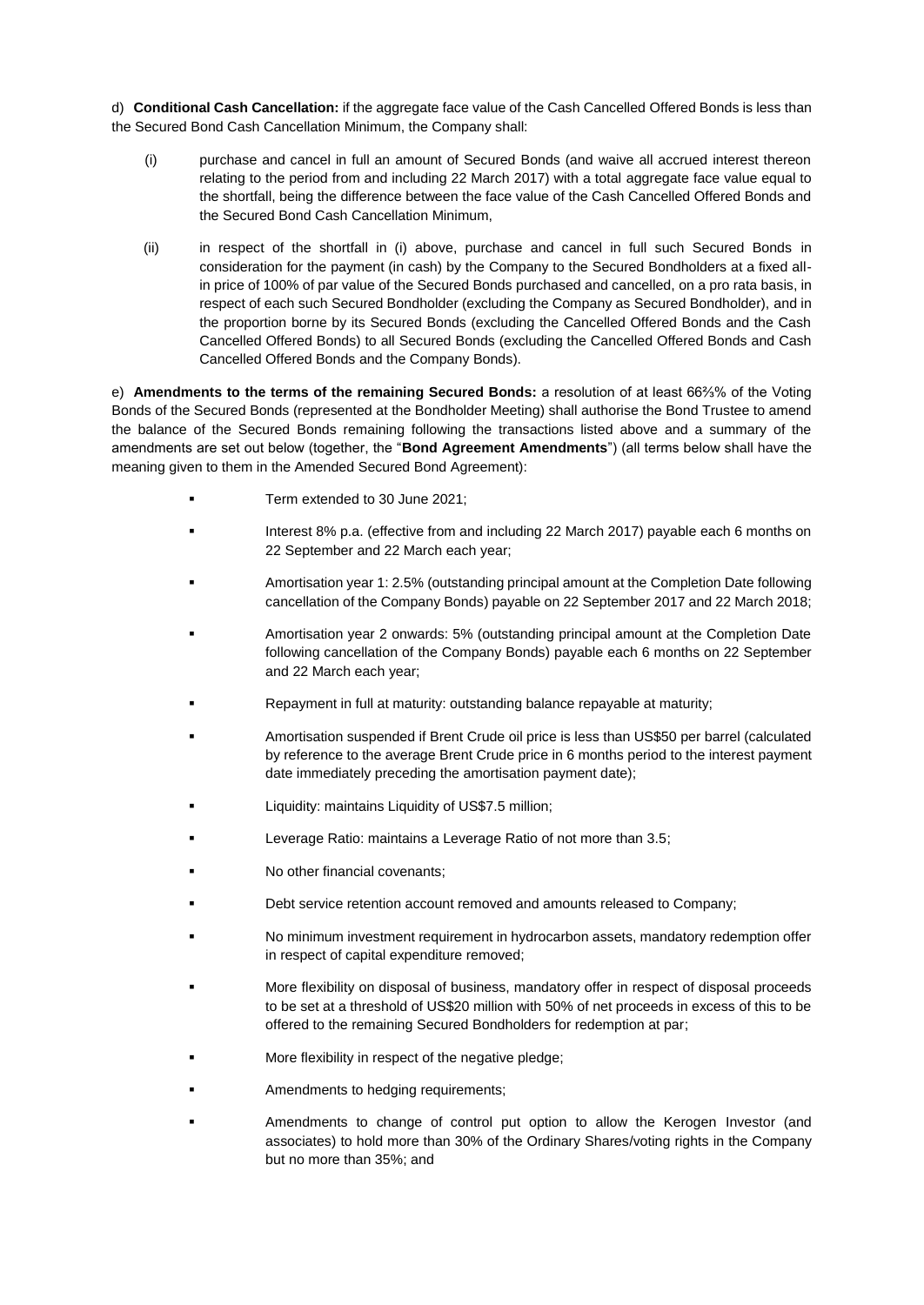All prepayment premia to be removed. Prepaid amounts to be applied in order of maturity.

f) **Waivers**: the Secured Bondholders shall agree to the waivers on the terms set out in the Bondholder Summons (including waivers in respect of any interest accrued under the Secured Bonds from and including 22 March 2017 to the Completion Date and of certain defaults occurring under the Secured Bond Agreement on or before the Completion Date).

## **Interest on Secured Bonds**

The accrued interest and amortisation payment due on 22 March 2017 in respect of the Secured Bonds shall be paid in cash in full (at 100% of nominal value) by the Company on its due date.

## **Unsecured Bonds**

In order for the Restructuring to be implemented, the requisite majority of the Unsecured Bondholders (as further described below) shall be required to approve the transactions set out at (g) and (h) (the "**Unsecured Bondholder Approved Transactions**").

- g) **Unsecured Debt for Equity Swap:** the Company shall:
	- (i) purchase and cancel in full all of the Unsecured Bonds in consideration for the issue by the Company of New Ordinary Shares at the Issue Price to the Unsecured Bondholders at a fixed price of 60% of face value for every US\$1 of face value of Unsecured Bonds (excluding the Company Bonds) cancelled, based on the Exchange Rate;
	- (ii) waive any accrued and unpaid interest on the Unsecured Bonds to the Completion Date in consideration for the issue by the Company of New Ordinary Shares at the Issue Price to the Unsecured Bondholders which correspond to a value equivalent to 2.5% of the face value of the Unsecured Bonds (excluding the Company Bonds), based on the Exchange Rate,

on a pro rata basis, in respect of each Unsecured Bondholder (excluding the Company as an Unsecured Bondholder), in the proportion borne by its Unsecured Bonds (excluding the Company Bonds) to the aggregate of all Unsecured Bonds (excluding the Company Bonds).

h) **Waivers:** the Unsecured Bondholders shall agree to the waivers on the terms set out in the Bondholder Summons (including waivers in respect of any interest accrued but unpaid to the Completion Date and of certain defaults occurring under the Unsecured Bond Agreement on or before the Completion Date).

## **Cancellation of Company held Bonds for no consideration**

i) The Secured Bonds and Unsecured Bonds held by the Company (the "**Company Bonds**") shall be cancelled in full for nil consideration and excluded from all of the Bondholder Transactions.

#### **Settlement of the Voluntary Cash Offer and Conditional Cash Cancellation**

Save as set out in the Voluntary Cash Offer, the Company may elect, at its discretion, to fund the Voluntary Cash Offer and/or the Conditional Cash Cancellation from the proceeds of the Kerogen Subscription, the Ancillary Subscription, the Placing, the Open Offer and/or cash in the business.

## **Equity Ownership Limit**

To the extent that any Bondholder would receive more than 24.9% of the Enlarged Share Capital, the Company will only issue New Ordinary Shares to such Bondholder to the extent that it would not result in such Bondholder holding in excess of 24.9% of the Enlarged Share Capital. Such Bondholder(s) will be entitled to nominate other entities to receive the excess New Ordinary Shares that could not be allocated to them as a consequence of the restriction set out above.

## **Board position**

The Company has agreed that the largest holder by face value of the Secured Bonds, Trans European Oil & Gas Luxco II S.a.r.l. ("*TEOG*") shall have the right, conditional upon Admission, to appoint one director to the Board for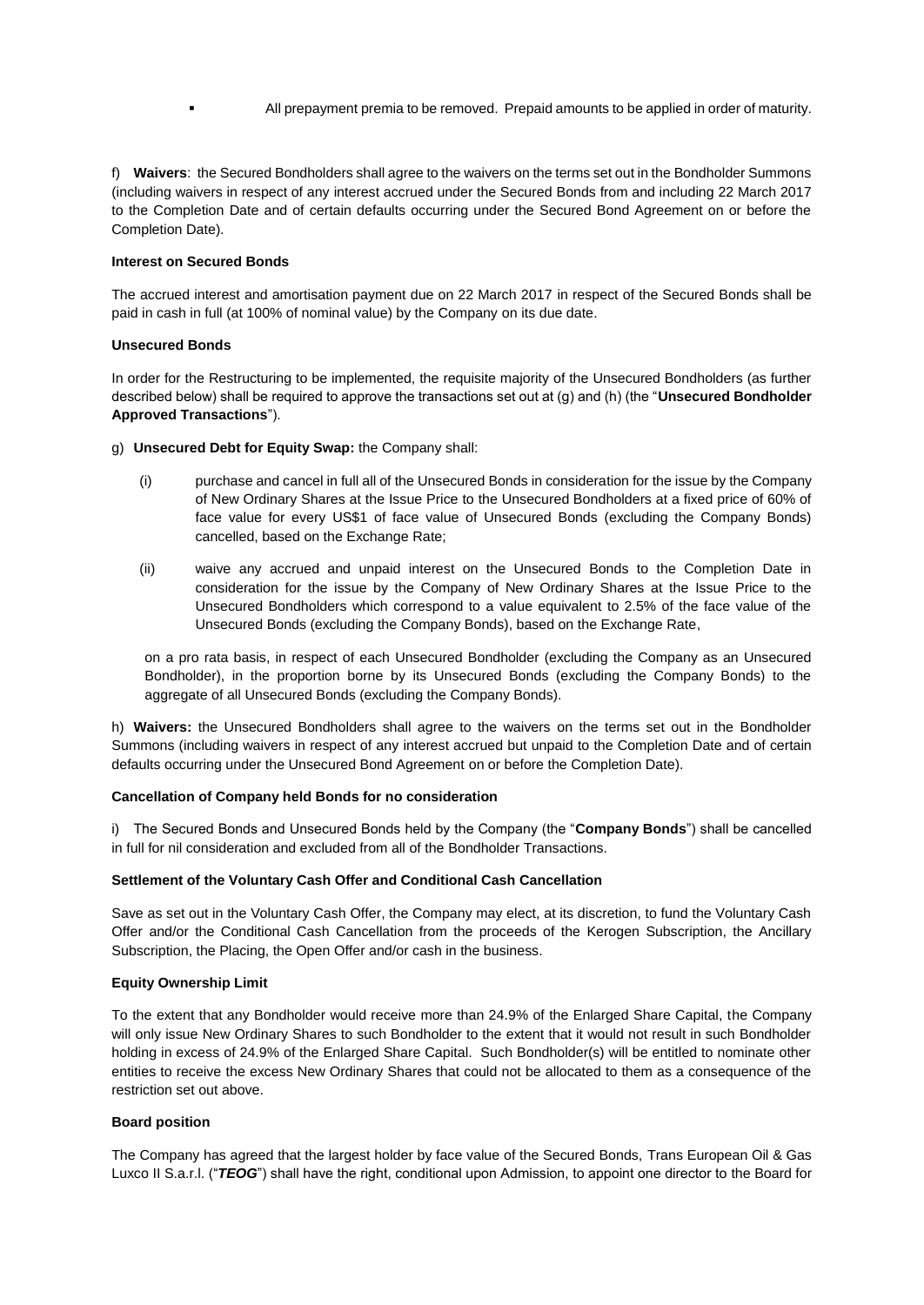so long as TEOG and/or any entity or entities controlled directly or indirectly by TEOG's parent or Kohlberg Kravis Roberts, in aggregate, hold 10 per cent. or more of the Enlarged Share Capital. The exercise of the right to appoint any person as a director is subject to the Company's nominated adviser being in a position to confirm, having undertaken its customary due diligence in respect of the proposed director, that such person is suitable to be a director of a UK public company.

## **Approvals required for the Bondholder Approved Transactions**

The Fundraising is, *inter alia,* conditional on the requisite majority of Secured Bondholders at a bondholder's meeting consenting to the Secured Bondholder Approved Transactions and the requisite majority of Unsecured Bondholders at a bondholder's meeting consenting to the Unsecured Bondholder Approved Transactions, for which separate votes will be held pursuant to the terms of the Bondholder Summons.

To approve the Bondholder Approved Transactions, Bondholders representing at least 66⅔% of the Secured Bonds (excluding the Company Bonds) represented at the Bondholder Meeting and 66⅔% of the Unsecured Bonds (excluding the Company Bonds) represented at the Bondholder Meeting must vote in favour of the Bondholder Resolutions set out in the Bondholder Summons. In order to be quorate, at least 50% of the Secured Bondholders and Unsecured Bondholders must vote in person or by proxy at the Bondholder Meeting.

The Fundraising is conditional upon and the Bondholder Transactions (as applicable) will only become effective if the Secured Bondholders consent to the Secured Bondholder Approved Transactions and the Unsecured Bondholders consent to the Unsecured Bondholder Approved Transactions and are conditional, *inter alia,* upon the completion of the Fundraising and Admission.

## **Completion Date**

Assuming that the Bondholder Approved Transactions are duly approved by the requisite majority of Bondholders and subject to, *inter alia*, the completion of the Fundraising and Admission, the Bondholder Transactions (as applicable) will be formally implemented on the Completion Date in the order described above.

#### **Debt structure of the Company upon completion of the Restructuring**

Completion of the proposed Fundraising and Bondholder Transactions (as applicable) would, if they are implemented in full, result in a reduction of net debt from c.US\$120 million to not more than US\$10 million following Admission.

### *Details of the Kerogen Subscription*

#### *Information about Kerogen*

Kerogen Capital is an independent private equity fund manager established in 2007 specialising in the international oil and gas sector. It provides expansion and development capital to established junior oil and gas companies and has a strategy of partnering with management teams which have a competitive advantage in a particular area of technical expertise.

Kerogen Capital manages approximately US\$1.9 billion of capital commitments across three funds and their related parallel and co-investment funds. Kerogen Capital's investors comprise a range of blue-chip institutions including endowment funds, foundations, pension plans, funds of funds, international corporations and family offices.

The team at Kerogen Capital comprises highly experienced investment professionals as well as in-house technical and operations expertise in the oil and gas industry. Together with its Executive Board, Kerogen Capital seeks to support and assist its portfolio companies in delivering the full potential of their assets.

## *Kerogen Subscription Agreement*

The Kerogen Subscription Agreement contains certain warranties given by the Company in favour of Kerogen Investor in relation to, *inter alia*, the accuracy of the information in this announcement and other matters relating to the Group and its business and certain customary warranties given by Kerogen Investor in favour of the Company. *Kerogen Relationship Agreement*

Kerogen Investor and the Company have also entered into a relationship agreement (the "**Relationship Agreement**"). The Relationship Agreement is conditional on Admission taking place no later than 8.00 a.m. on 4 April 2017 (or such later date as the parties may agree, being not later than 28 April 2017) and will remain in force,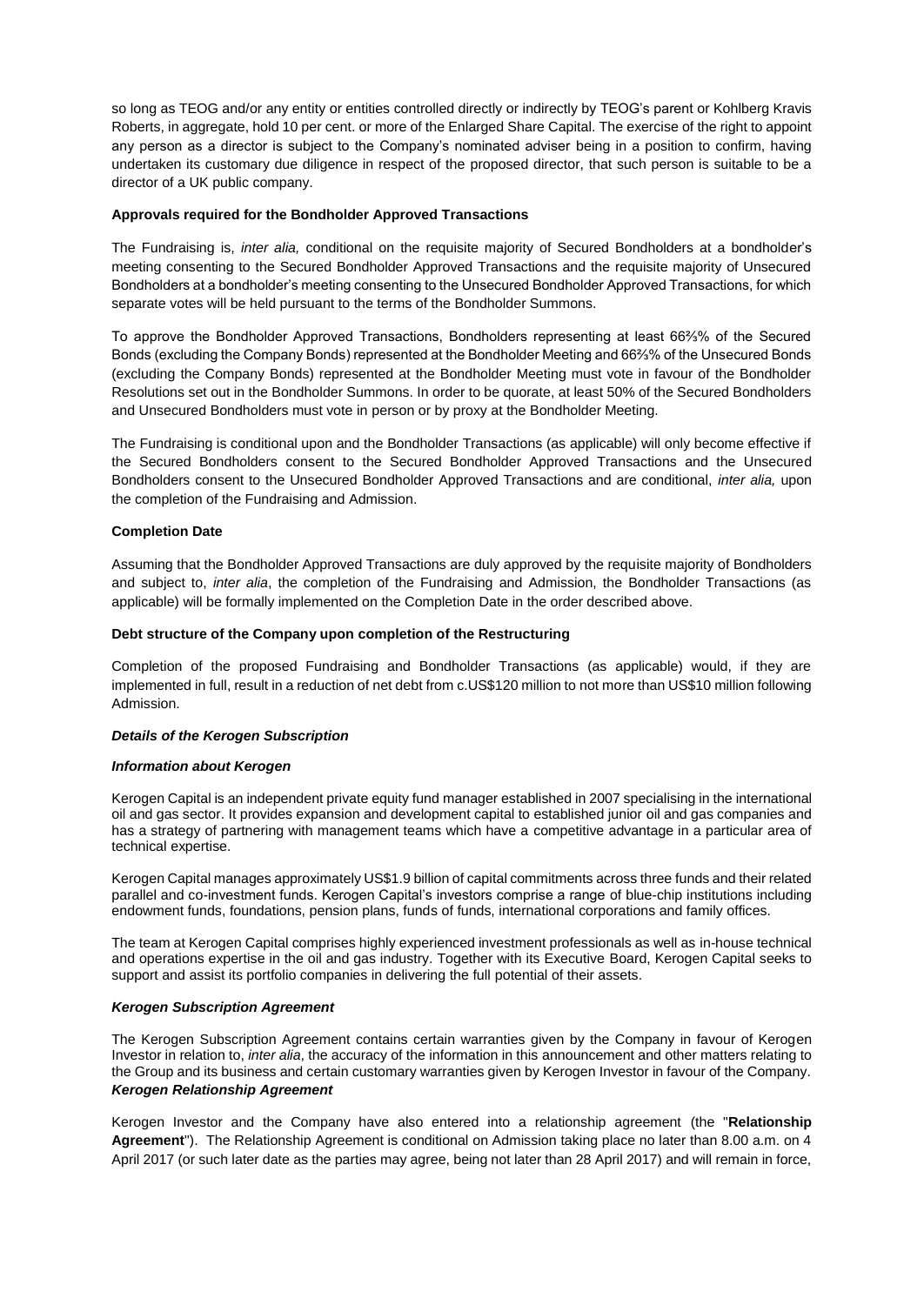for so long as the Ordinary Shares are admitted to trading on AIM and Kerogen Group holds 10 per cent. or more of the voting rights of the Ordinary Shares in issue from time to time.

The Relationship Agreement provides that:

- (a) For so long as the Kerogen Investor and its associates (the "**Kerogen Group**") hold 10 per cent or more of the voting rights of the Ordinary Shares in issue from time to time, the Kerogen Investor undertakes (i) not to take any action so as to prevent the Group from carrying on its business independently of the Kerogen Group; (ii) to conduct all transactions with members of the Group on an arm's length basis and normal commercial terms; (iii) not to take any action to prevent the Company from complying with its legal and regulatory obligations; and (iv) not to take any action to prevent the business and affairs of the Company from being conducted in accordance with its articles of association;
- (b) for so long as the Kerogen Group holds 20 per cent or more of the voting rights of the Ordinary Shares in issue from time to time, Kerogen Investor has the right to nominate two Directors to the Board (each a "**Nominated Director**"). The appointment of any Nominated Director shall be subject to the prior consultation with the Company's nominated adviser, to enable the Nominated Advisor to conduct reasonable due diligence on the proposed Nominated Director;
- (c) in the event that the percentage holding of the Kerogen Group drops to below 20 per cent but stays above 10 per cent, Kerogen Investor will retain the right to appoint at least one Nominated Director; and
- (d) Kerogen Investor also has the right to nominate a Nominated Director to each of the existing Committees of the Board;
- (e) the Company will also establish a technical and operating committee (the "**TechCom**") whose purpose will be to review and consider technical and operational matters, together with other risk issues, before they are presented to the Board of Directors. Technical and operating matters shall include (without limitation):
	- (i) Review of any new projects or acreage;
	- (ii) Review of any key operating activities including G&G programmes, drilling and testing activities, field development plans, etc; and
	- (iii) Review of operational and financial performance (such as KPIs, HSE metrics, operating and other costs, and performance against budgets); and
- (f) for so long as the Kerogen Group owns more than 10% of the ordinary share capital of IGas, Kerogen Investor shall be permitted to nominate 2 representatives to the TechCom.

As explained above, the final percentage of New Ordinary Shares that will be held by Kerogen Investor on Admission cannot be ascertained at the date of this announcement as the numbers of New Ordinary Shares to be issued pursuant to the Ancillary Subscription, Placing, Open Offer and the Bond Equity Exchange will not be known until those offer processes are completed.

#### *Details of the Ancillary Subscription*

Certain Directors, certain of their spouses and certain third parties have entered into subscription letters with the Company to subscribe for a total of 22,319,232 New Ordinary Shares at the Issue Price.

The Directors listed in the table below have conditionally agreed to subscribe for a total of £914,366 in the Ancillary Subscription, representing 20,319,232 New Ordinary Shares, in the amounts set out next to their names. The Directors have irrevocably agreed to not to take up their Open Offer Entitlements.

Cuth McDowell has not subscribed under the Ancillary Subscription for New Ordinary Shares but instead has undertaken to tender US\$240,000 of Secured Bonds in the Voluntary Equity Exchange and accordingly expects to acquire up to 4,383,441 New Ordinary Shares in connection with the proposed Bondholder Transactions.

The Ancillary Subscription is conditional upon, *inter alia*, the Bondholder Resolutions being passed (and the Bondholder Transactions (as applicable) becoming effective), the passing of the Resolutions at the General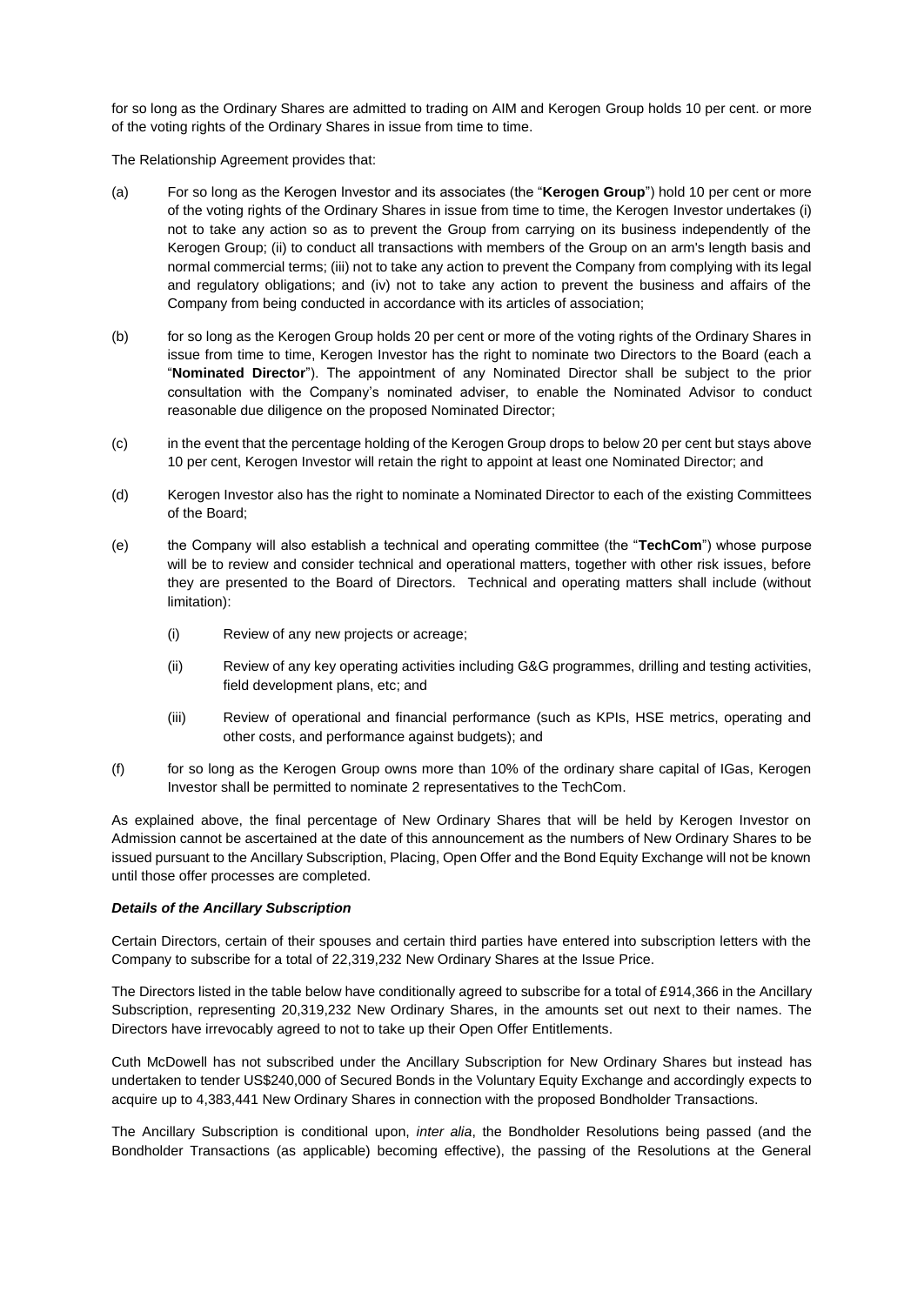Meeting and the Kerogen Subscription Agreement and the Placing and Open Offer Agreement each becoming unconditional in all respects.

The Ancillary Subscription Shares will, upon issue, rank pari passu with the other Fundraising Shares and all of the New Ordinary Shares in issue.

|                | As at the date of                            | this announcement                          | Immediately following<br>Admission* |                                          |
|----------------|----------------------------------------------|--------------------------------------------|-------------------------------------|------------------------------------------|
|                | No. of Existing<br>Ordinary<br><b>Shares</b> | % of Existing<br>Ordinary<br><b>Shares</b> | No. of<br>Ordinary<br><b>Shares</b> | % of<br>Enlarged<br><b>Share Capital</b> |
| F Gugen        | 27,615,764                                   | 9.13                                       | 31,268,331                          | 1.32                                     |
| S Bowler       | 116,490                                      | 0.04                                       | 1,116,490                           | 0.05                                     |
| J Blaymires**  | 66,573                                       | 0.02                                       | 733,239                             | 0.03                                     |
| J Tedder       | 146,206                                      | 0.05                                       | 2,368,428                           | 0.10                                     |
| J Bryant       | 59.045                                       | 0.02                                       | 1.725.711                           | 0.07                                     |
| C McDowell R   |                                              |                                            | 4,383,441                           | 0.18                                     |
| <b>McTighe</b> |                                              |                                            | 11.111.111                          | 0.47                                     |

\* Assuming that the Open Offer is fully subscribed and the maximum number of New Ordinary Shares are issued under the Bond Equity Exchange, the Directors do not participate in the Open Offer, certain Directors participate in the Ancillary Subscription and no options or warrants are exercised prior to Admission

\*\* of which 333,333 New Ordinary Shares have been subscribed for by, and will be held by, his wife, Melanie Blaymires

#### *Details of the Placing*

The Joint Brokers are conditionally placing New Ordinary Shares at the Issue Price with institutional and other investors to raise approximately US\$20m (when aggregated with the Ancillary Subscription).

The Issue Price of 4.5 pence represents a discount of approximately 11.5 per cent. to the middle market closing price of the Company's Existing Ordinary Shares on 16 March 2017 (being the latest practicable date before publication of this announcement) which was 5.08 pence.

The Placing is conditional upon, *inter alia*, the Bondholder Resolutions being passed (and the Bondholder Transactions (as applicable) becoming effective), the passing of all Resolutions at the General Meeting and the Kerogen Subscription Agreement, the Ancillary Subscription and the Placing and Open Offer becoming unconditional in all respects.

The Placing Shares will, upon issue, rank *pari passu* with the other Fundraising Shares and the other New Ordinary Shares.

The Placing and Open Offer Agreement contains customary warranties given by the Company in favour of the Joint Brokers in relation to, *inter alia*, the accuracy of the information in this announcement and matters relating to the Group and its business. In addition, the Company has agreed to indemnify the Joint Brokers in relation to certain liabilities which the Joint Brokers may incur in respect of the Fundraising.

The Joint Brokers have the right to terminate the Placing and Open Offer Agreement in certain circumstances prior to Admission, in particular, in the event of breach of any of the warranties or a material adverse change.

The Placing and Open Offer Agreement also provides for the Company to pay all costs, charges and expenses of, or incidental to, the Fundraising and Admission including all legal and other professional fees and expenses.

The Placing will remain open for a short time after the publication of this announcement

The full terms and conditions of the Placing are set out in the Appendix to this announcement.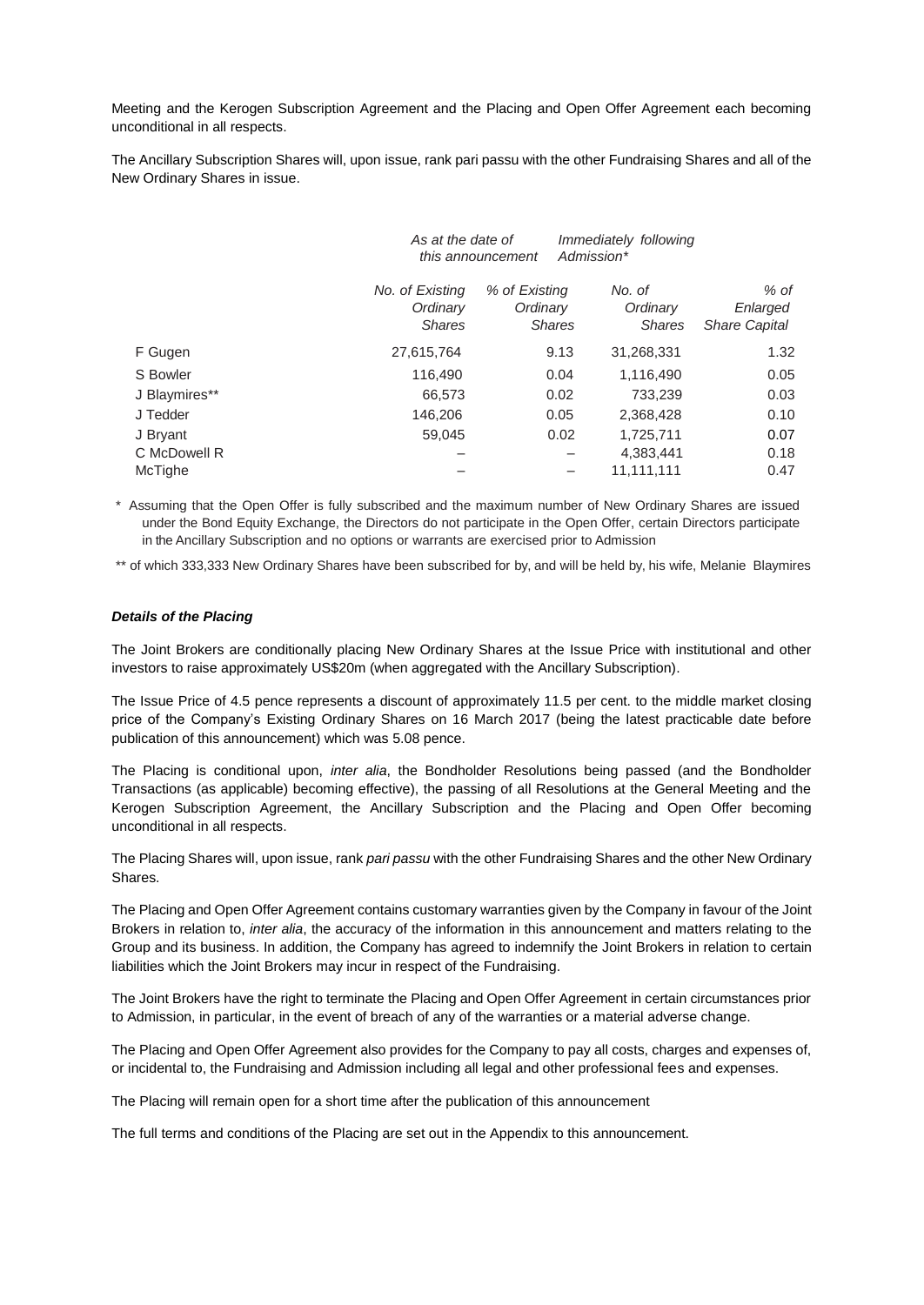## *Principal terms of the Open Offer*

Subject to the fulfilment of the conditions set out below, Qualifying Shareholders are being given the opportunity to subscribe for the Open Offer Shares at a price of 4.5 pence per Open Offer Share, pro rata to their holdings of Existing Ordinary Shares on the Record Date on the basis of:

## **3 Open Offer Shares for every 10 Existing Ordinary Shares**

Open Offer Entitlements will be rounded down to the nearest whole number of Open Offer Shares.

If the participants in the Ancillary Subscription have agreed not to take up their entitlements (if any) in the Open Offer to maximise the number of Open Offer Shares available for subscription by the remaining Qualifying Shareholders.

Qualifying Shareholders are also being given the opportunity, provided that they take up their Open Offer Entitlements in full, to apply for Excess Shares through the Excess Application Facility. The Open Offer Shares will be allotted and issued conditional upon, *inter alia*, the Bondholder Transactions, the Kerogen Subscription Agreement, the Ancillary Subscription Letters and the Placing and Open Offer Agreement having become unconditional in all respects and not having been terminated in accordance with their respective terms. The Open Offer is not underwritten. Accordingly, if the Open Offer does not become unconditional, no Open Offer Shares will be issued and all monies received by the Registrars will be returned to the applicants (at the applicants' sole risk), without payment of interest, as soon as practicable following the lapse of the Open Offer.

Full details of the Open Offer and the terms and conditions on which it is being made, including the procedure and payment, will be set out in a circular to Shareholders to be despatched shortly.

Assuming full take-up under the Open Offer, the issue of the Open Offer Shares will raise further gross proceeds of approximately £4.095 million (being less than €5 million) for the Company.

## *Excess Application Facility*

The Excess Application Facility will enable Qualifying Shareholders, provided that they take up their Open Offer Entitlement in full, to apply for Excess Shares. The amount of Excess Shares is uncapped so that Qualifying Shareholders may apply for as many Excess Shares as they wish to take up, in the event that total applicants exceed the maximum number of New Ordinary Shares available in the Open Offer, on a scaling back and allocation at the Director's absolute discretion will be applied.

#### *Conditions and other information relating to the Fundraising*

The Fundraising is conditional, *inter alia*, upon:

- a) the passing of all of the Resolutions at the General Meeting;
- b) the passing of the Bondholder Resolutions;
- c) the Secured Bond Amendment and Restatement Agreement becoming unconditional in all respects (save for the condition relating to Admission);
- d) the Kerogen Subscription Agreement becoming unconditional in all respects (save for the condition relating to Admission) and not having been terminated in accordance with its terms;
- e) the Ancillary Subscription Letters becoming unconditional in all respects (save for the condition relating to Admission) and not having been terminated in accordance with their terms;
- f) the Placing and Open Offer Agreement becoming unconditional in all respects (save for the condition relating to Admission) and not having been terminated in accordance with its terms; and
- g) Admission becoming effective by no later than 8.00 a.m. on 4 April 2017, or such later date as may be agreed between the Company and each of the other parties to both the Subscription Agreement and the Placing and Open Offer Agreement, being not later than 8.00a.m. on 28 April 2017.

Accordingly, if any such conditions are not satisfied, or, if applicable, waived (save that (a), (b) and (g) above cannot be waived), no part of the Fundraising or Bondholder Transactions will proceed. If the Open Offer does not proceed,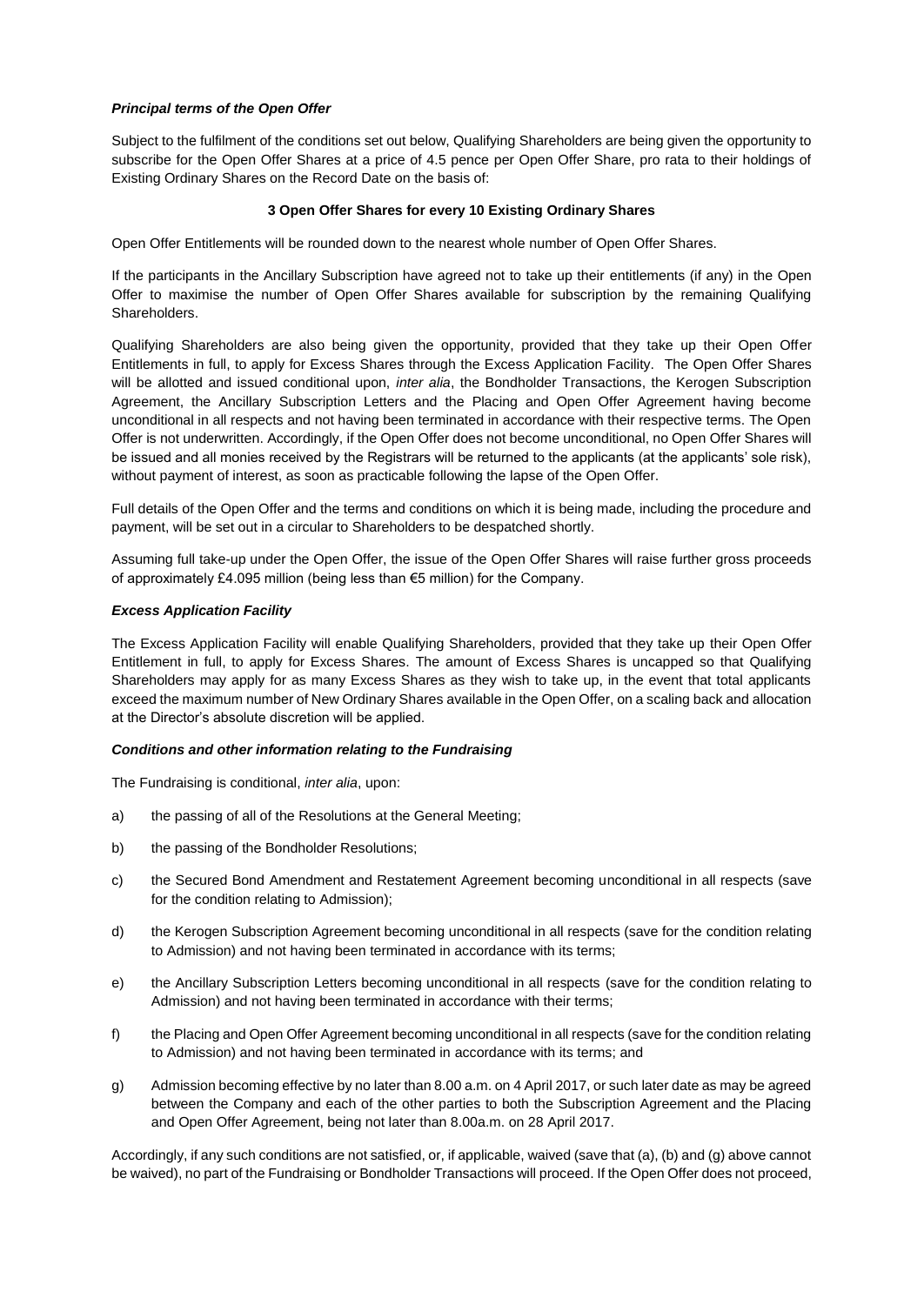any applications made by Qualifying Shareholders will be rejected and application monies will be returned without payment of interest as soon as practicable.

The Fundraising will result in the issue of, in total, up to 2,708,403,235 New Ordinary Shares assuming full take up under the Open Offer and assuming the maximum number of New Ordinary Shares are issued pursuant to the Bond Equity Exchange. The Fundraising Shares, will be issued credited as fully paid, and will rank *pari passu* in all respects with the New Ordinary Shares and therefore rank equally for all dividends or other distributions declared, made or paid after the date of issue of the Fundraising Shares. No temporary documents of title will be issued.

Following the issue of the Fundraising Shares pursuant to the Fundraising (and assuming that the Open Offer is taken up in full and assuming the maximum number of New Ordinary Shares are issued pursuant to Bond Equity Exchange), Qualifying Shareholders who take up their full Open Offer Entitlements (excluding, for the avoidance of doubt, any Open Offer Shares acquired through the Excess Application Facility) in respect of the Open Offer will undergo a dilution of up to 87 per cent. to their interests in the Company due to the issue of the Fundraising Shares. Qualifying Shareholders who do not take up any of their Open Offer Entitlements in respect of the Open Offer will experience a more substantial dilution to their interests in the Company because of the Fundraising.

#### **Use of proceeds**

The Kerogen Subscription, the Ancillary Subscription, the Placing and Open Offer will strengthen the Company's balance sheet, enabling the restructuring of its bonds to take place and thereby providing financial flexibility and right sizing its capital structure for the current oil price environment.

The use of proceeds from the Kerogen Subscription, the Ancillary Subscription, the Placing and the Open Offer is not restricted and the Company may use such proceeds at its own discretion, save that some or all of such proceeds and/or forecast cashflows from the Company's asset base, will be used to give effect to the Bondholder Transactions (in particular the Voluntary Cash Offer and the Conditional Cash Cancellation).

Thereafter, the remaining proceeds of the Fundraising and cashflow shall be used to fund expenditure to develop and extract further value from the Group's conventional hydrocarbon assets and progress its unconventional hydrocarbon assets. The Company has identified a number of opportunities to increase production across its existing conventional portfolio including investment in oil behind pipe, gas monetisation and water flood opportunities with the potential to increase production by c.320 boepd (net of decline) by the end of 2018.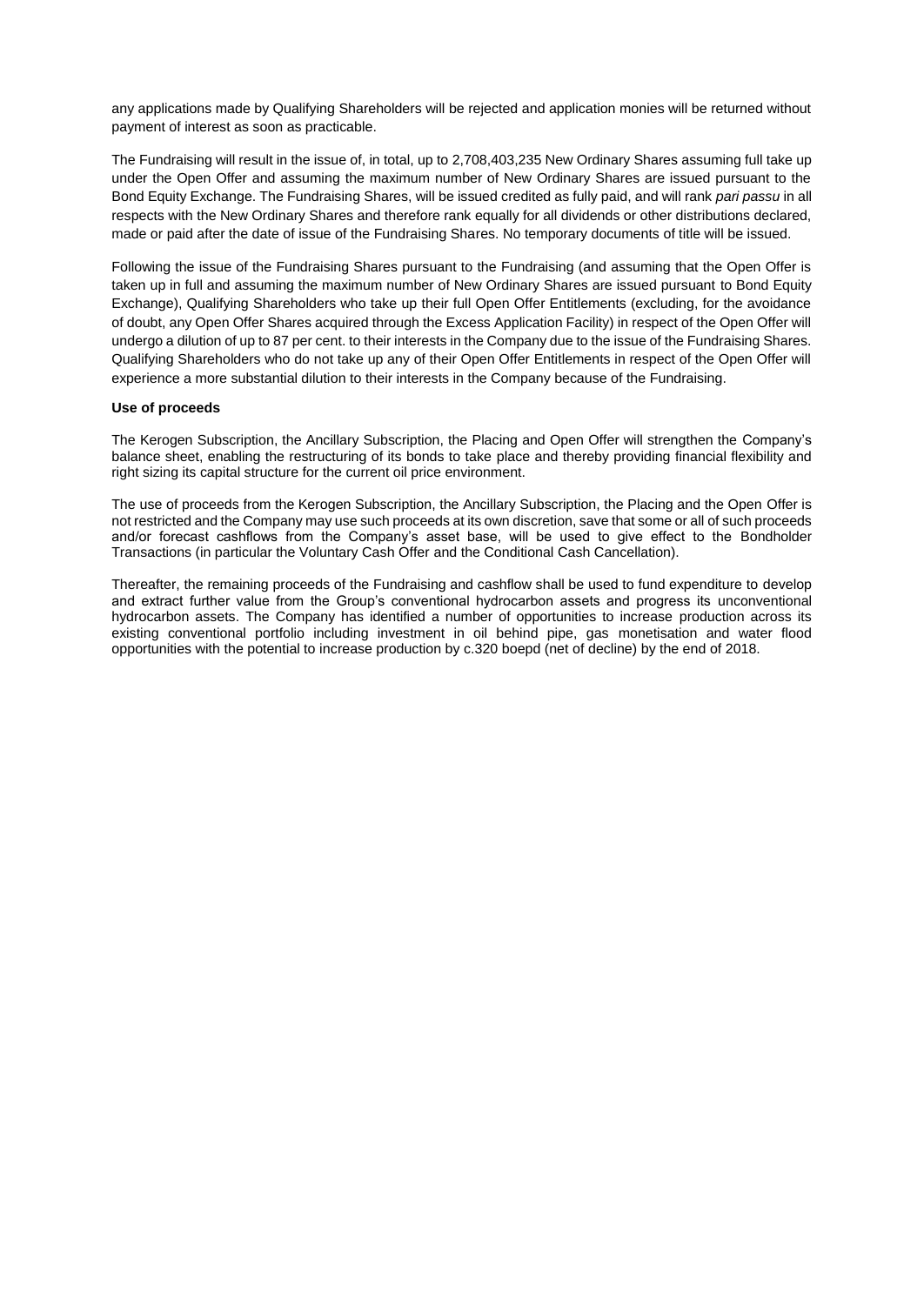# **EXPECTED TIMETABLE OF PRINCIPAL EVENTS**

|                                                                                                                                                                         | 2017                         |
|-------------------------------------------------------------------------------------------------------------------------------------------------------------------------|------------------------------|
| Record Date and time for entitlements under the Open Offer                                                                                                              | 6.00 p.m. on 17 March        |
| Posting of the circular (including the Notice of General Meeting),<br>Application Form and Proxy Forms                                                                  | 17 March                     |
| Existing Ordinary Shares marked 'ex' by the London Stock<br>Exchange                                                                                                    | 8.00 a.m. on 20 March        |
| Open Offer Entitlements and Excess Open Offer Entitlements credited to stock<br>accounts in CREST of Qualifying CREST Shareholders                                      | 20 March                     |
| Recommended latest time for requesting withdrawal of Open Offer<br>Entitlements and Excess Open Offer Entitlements from CREST                                           | 4.30 p.m. on 27 March        |
| Latest time for depositing Open Offer Entitlements and<br>Excess Open Offer Entitlements into CREST                                                                     | 3.00 p.m. on 28 March        |
| Latest time for splitting of Application Forms (to satisfy bona<br>fide market claims only)                                                                             | 3.00 p.m. on 29 March        |
| Latest time for receipt of completed Application Forms and<br>payment in full under the Open Offer or settlement of<br>relevant CREST instruction (as appropriate)      | 11.00 a.m. on 31 March       |
| Latest time for receipt of proxy forms for use at the General Meeting                                                                                                   | 10.00 a.m. on 1 April        |
| <b>General Meeting</b>                                                                                                                                                  | 10.00 a.m. on 3 April        |
| Announcement of results of General Meeting through RNS                                                                                                                  | 3 April                      |
| Record date for the Subdivision                                                                                                                                         | 3 April                      |
| <b>Bondholder Meeting</b>                                                                                                                                               | 3 April                      |
| Announcement of results of Bondholder Meeting through RNS                                                                                                               | 3 April                      |
| Results of Open Offer announced through RNS                                                                                                                             | 3 April                      |
| Admission and commencement of dealings in Open Offer Shares,<br>Kerogen Shares, Placing Shares, Ancillary Subscription Shares and<br><b>Bond Equity Exchange Shares</b> | 8.00 a.m. on 4 April         |
| Open Offer Shares to be held in uncertificated form<br>credited to CREST stock accounts                                                                                 | 4 April                      |
| Despatch of definitive share certificates for Open Offer Shares<br>to be held in certificated form                                                                      | Within ten days of Admission |

**If any of the details contained in the timetable above should change, the revised times and dates will be notified by means of an announcement through a Regulatory Information Service.**

**Certain of the events in the above timetable are conditional upon, amongst other things, the approval of the Resolutions to be proposed at the General Meeting.**

**All references are to London time unless stated otherwise.**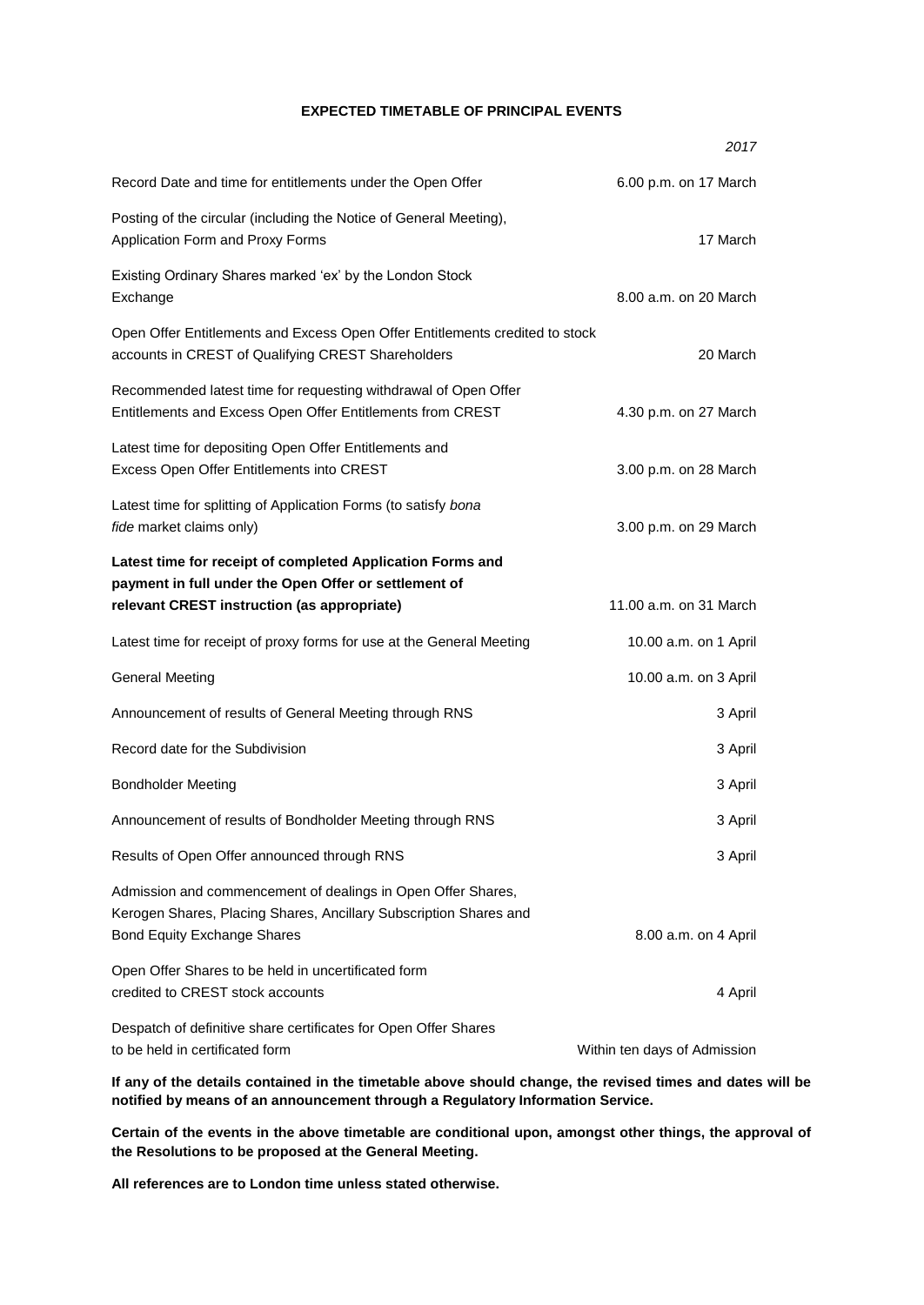**Glossary**

| Euros or $\epsilon$                         | The lawful currency of the European Union                                                                                                                                                                                                                                                                                                                                                                                                                                                                                                                                                                                                                                                                                                                                                                                                                                               |  |
|---------------------------------------------|-----------------------------------------------------------------------------------------------------------------------------------------------------------------------------------------------------------------------------------------------------------------------------------------------------------------------------------------------------------------------------------------------------------------------------------------------------------------------------------------------------------------------------------------------------------------------------------------------------------------------------------------------------------------------------------------------------------------------------------------------------------------------------------------------------------------------------------------------------------------------------------------|--|
| sterling, pounds sterling, £,<br>pence or p | The lawful currency of the United Kingdom                                                                                                                                                                                                                                                                                                                                                                                                                                                                                                                                                                                                                                                                                                                                                                                                                                               |  |
|                                             | <b>Dollars, US dollars, \$, US\$ or cents</b> The lawful currency of the United States of America                                                                                                                                                                                                                                                                                                                                                                                                                                                                                                                                                                                                                                                                                                                                                                                       |  |
| 2P                                          | Best estimate of commercially recoverable reserves                                                                                                                                                                                                                                                                                                                                                                                                                                                                                                                                                                                                                                                                                                                                                                                                                                      |  |
| boepd                                       | Barrels of oil equivalent per day                                                                                                                                                                                                                                                                                                                                                                                                                                                                                                                                                                                                                                                                                                                                                                                                                                                       |  |
| <b>Hydraulic Fracturing</b>                 | Hydraulic Fracturing or 'fraccing' as it has become known is the process by<br>which gas or oil can be extracted from impermeable rock. For shale oil or<br>gas, the rock is fractured by injecting water at high pressure, an established<br>technique for conventional oil and gas, but used more intensively for shale.<br>Small particles (usually sand) are pumped into the fractures to keep them<br>open when the pressure is released, so gas can flow into the well. 98-99%<br>of the mixture is water and sand. Small quantities of chemicals are normally<br>added to improve efficiency, for example by reducing friction. Once the rock<br>is fractured, some of the fluid returns to the surface, where it is sealed in<br>containers before treatment. The gas or oil can then flow through the well<br>to surface operations which separate and process the gas or oil. |  |
| <b>MMboe</b>                                | Millions of barrels of oil equivalent                                                                                                                                                                                                                                                                                                                                                                                                                                                                                                                                                                                                                                                                                                                                                                                                                                                   |  |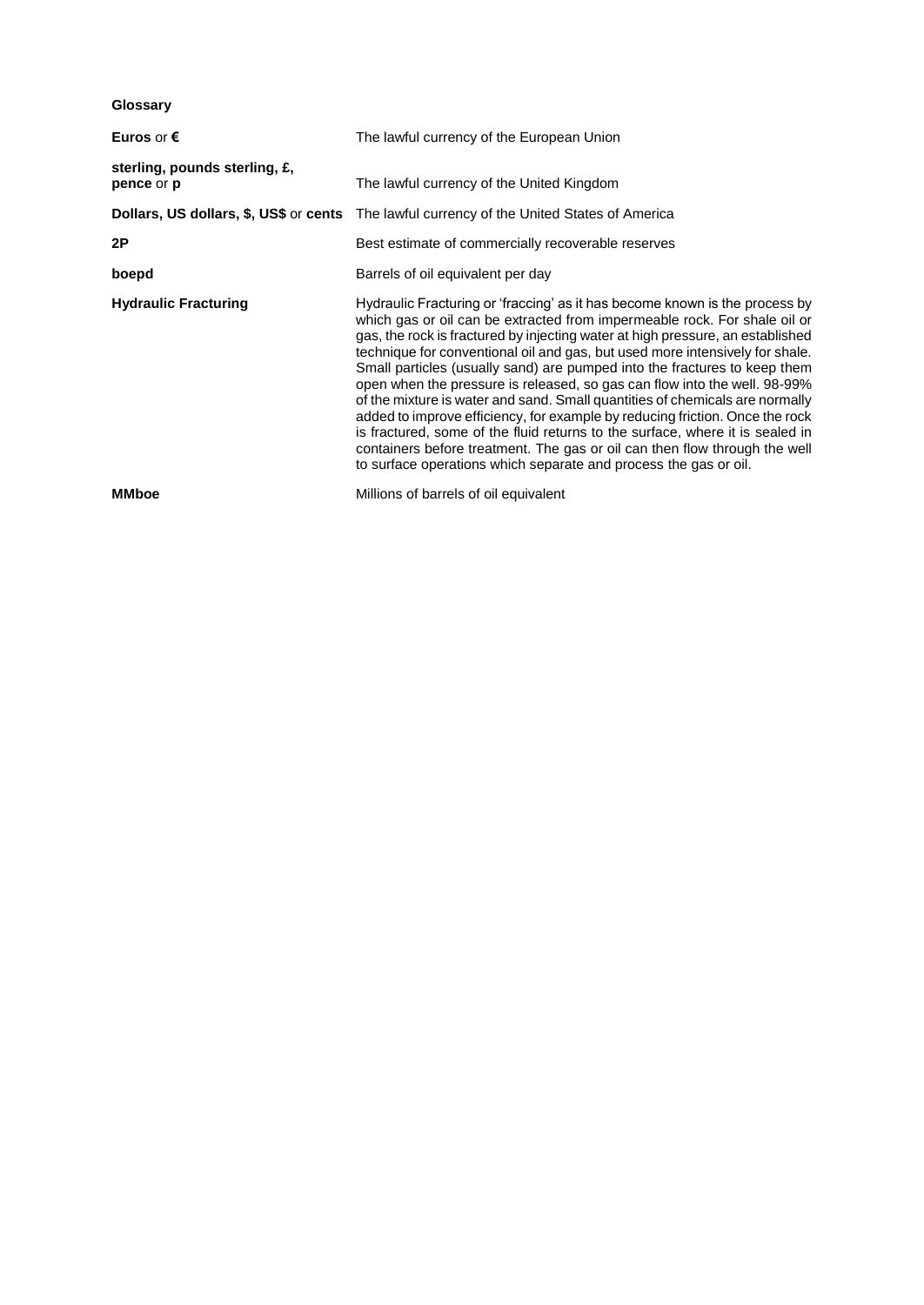#### **APPENDIX**

#### **TERMS AND CONDITIONS**

#### **IMPORTANT INFORMATION FOR PLACEES ONLY REGARDING THE PLACING**

#### **Details of the Placing**

The Joint Brokers have entered into an agreement with IGas under which, subject to the conditions set out in that agreement, the Joint Brokers have agreed, as agents for and on behalf of the Company, to use reasonable endeavours to procure subscribers for the Placing Shares at a price of 4.5p per Placing Share.

Each of the Joint Brokers is acting severally and not jointly and severally as agent of IGas in the Placing.

Each Placee's allocation of Placing Shares will be agreed between the relevant Joint Broker and each Placee orally as agent of IGas, and such oral agreement will be confirmed shortly thereafter by the relevant Joint Brokers to Placees. The oral commitment provided by Placees will constitute an irrevocable legally binding contract by that Placee in favour of the relevant Joint Broker and IGas to subscribe for the number of Placing Shares allocated to it at the Issue Price on the terms and conditions set out in this Appendix and in accordance with IGas' memorandum and articles of association.

Each Placee will, pursuant to its oral commitment, have a separate irrevocable and binding obligation owed to the relevant Joint Broker as agent of IGas to pay the relevant Joint Broker (or as it may direct) in cleared funds, an amount equal to the product of the Issue Price and the number of Placing Shares, such Placee has agreed to subscribe and IGas has agreed to allot and issue to that Placee. Settlement for all Placing Shares to be acquired pursuant to the Placing will be required to be made at the same time, on the basis explained below under "*Registration and Settlement*".

All obligations under the Placing will be subject to fulfilment of the conditions referred to below under "*Conditions of the Placing*" and to the Placing not being terminated on the basis referred to below under "*Termination of the Placing*". By agreeing to become a Placee, each Placee agrees that its rights and obligations in respect of the Placing will terminate only in the circumstances described below and will not be capable of rescission or termination by the Placee.

To the fullest extent permissible by law, none of the Joint Brokers nor any of their respective affiliates shall have any liability to Placees (or to any other person whether acting on behalf of a Placee or otherwise). In particular, none of the Joint Brokers nor any of their respective affiliates shall have any liability (including to the fullest extent permissible by law, any fiduciary duties) in respect of the Placing.

No commissions will be paid to Placees or by Placees in respect of any Placing Shares.

The Placing Shares will, when issued, be credited as fully paid and will rank pari passu in all respects with the Ordinary Shares including the right to receive all dividends and other distributions declared in respect of such Ordinary Shares after the date of issue of the Placing Shares.

As part of the Placing, IGas has agreed that it will not issue or sell any Ordinary Shares for a period of 180 days after Admission, without the prior consent of the Joint Brokers, such consent not to be unreasonably withheld or delayed. This agreement does not however prevent IGas from granting or satisfying exercises of options granted pursuant to existing employee share schemes of IGas or in accordance with compensation arrangements for non-executive directors pursuant to normal practice.

Application will be made to the London Stock Exchange for admission of the Placing Shares to trading on AIM. It is expected that Admission of the Placing Shares will become effective following the General Meeting on or around 3 April 2017 and that dealings in the Placing Shares will commence at that time.

#### **Conditions of the Placing**

The obligations of the Joint Brokers under the Placing and Open Offer Agreement are conditional on, amongst other things: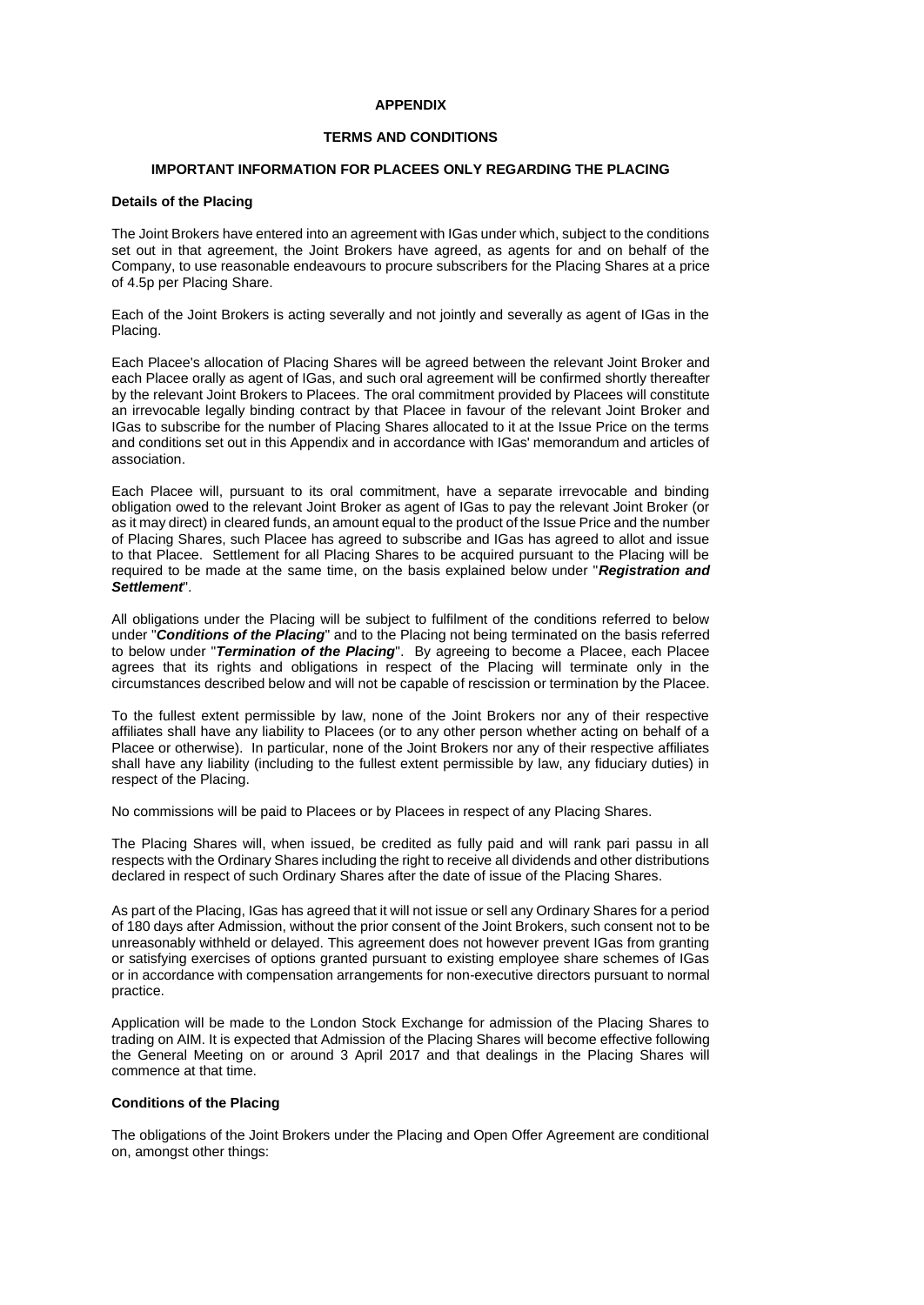- (a) the passing of the Resolutions by the requisite majority without material amendment at the General Meeting (or at any adjournment thereof);
- (b) the passing of the Bondholder Resolutions by the requisite majorities without material amendment at the Bondholder Meetings (or any adjournment thereof) and the amendments to the Bonds becoming effective through the execution of the Bond Agreements by the parties thereto, and the Bond Agreements becoming unconditional in all respects (save for Admission);
- (c) the Kerogen Subscription Agreement having become unconditional in all respects (save for Admission), not having been terminated in accordance with its terms, and the Company's Solicitors holding the subscription monies payable thereunder in escrow subject to Admission);
- (d) each of the Ancillary Subscription Letters having become unconditional in all respects (save for Admission), not having been terminated in accordance with its terms and the Company's Solicitors holding the subscription monies payable thereunder in escrow, subject to Admission);
- (e) none of the representations and warranties contained in the Placing and Open Offer Agreement not being, or ceasing to be, true and accurate or being or becoming misleading on the date of the Placing and Open Offer Agreement or at any time down to and including Admission (by reference to the facts and circumstances then existing);
- (f) IGas complying with its obligations under the Placing and Open Offer Agreement to the extent the same fall to be performed or satisfied prior to Admission;
- (g) Admission taking place by 8.00 a.m. (London time) on 4 April 2017 (or such later time or date as IGas and the Joint Brokers may agree being not later than 28 April 2017); and
- (h) in the good faith opinion of any of the Joint Brokers, there not having been any material adverse change (whether or not foreseeable) in, or any development likely to involve a prospective material adverse change in the condition (financial, operational, legal or otherwise), or the assets, earnings, business affairs, general affairs, trading position or business prospects of IGas and its subsidiaries taken as a whole, whether or not arising in the ordinary course of business since the date of the Placing and Open Offer Agreement.

If any of the conditions contained in the Placing and Open Offer Agreement are not fulfilled or waived by the Joint Brokers in accordance with the terms and conditions of the Placing and Open Offer Agreement, by the respective time or date where specified (or such later time and/or date as IGas and the Joint Brokers may agree, being not later than 8.00 a.m. on 28 April 2017), the Placing will not proceed and the Placee's rights and obligations hereunder in relation to the Placing Shares shall cease and terminate at such time and each Placee agrees that no claim can be made by the Placee in respect thereof.

The Joint Brokers may, in accordance with the terms of the Placing and Open Offer Agreement at their discretion and upon such terms as they think fit, where permitted waive compliance by IGas with the whole or any part of any of IGas' obligations in relation to the conditions in the Placing and Open Offer Agreement save that, inter alia, the condition in the Placing and Open Offer Agreement relating to Admission taking place may not be waived. Any such extension or waiver will not affect Placees' commitments as set out in this announcement.

None of the Joint Brokers, IGas or any other person shall have any liability to any Placee (or to any other person whether acting on behalf of a Placee or otherwise) in respect of any decision they may make as to whether or not to waive or to extend the time and / or the date for the satisfaction of any condition to the Placing nor for any decision they may make as to the satisfaction of any condition or in respect of the Placing generally, and by participating in the Placing each Placee agrees that any such decision is within the absolute discretion of the Joint Brokers.

#### **Termination of the Placing and Open Offer Agreement**

The Joint Brokers are entitled, in accordance with the terms of the Placing and Open Offer Agreement at any time before Admission, to terminate the Placing and Open Offer Agreement by giving notice to IGas if, amongst other things: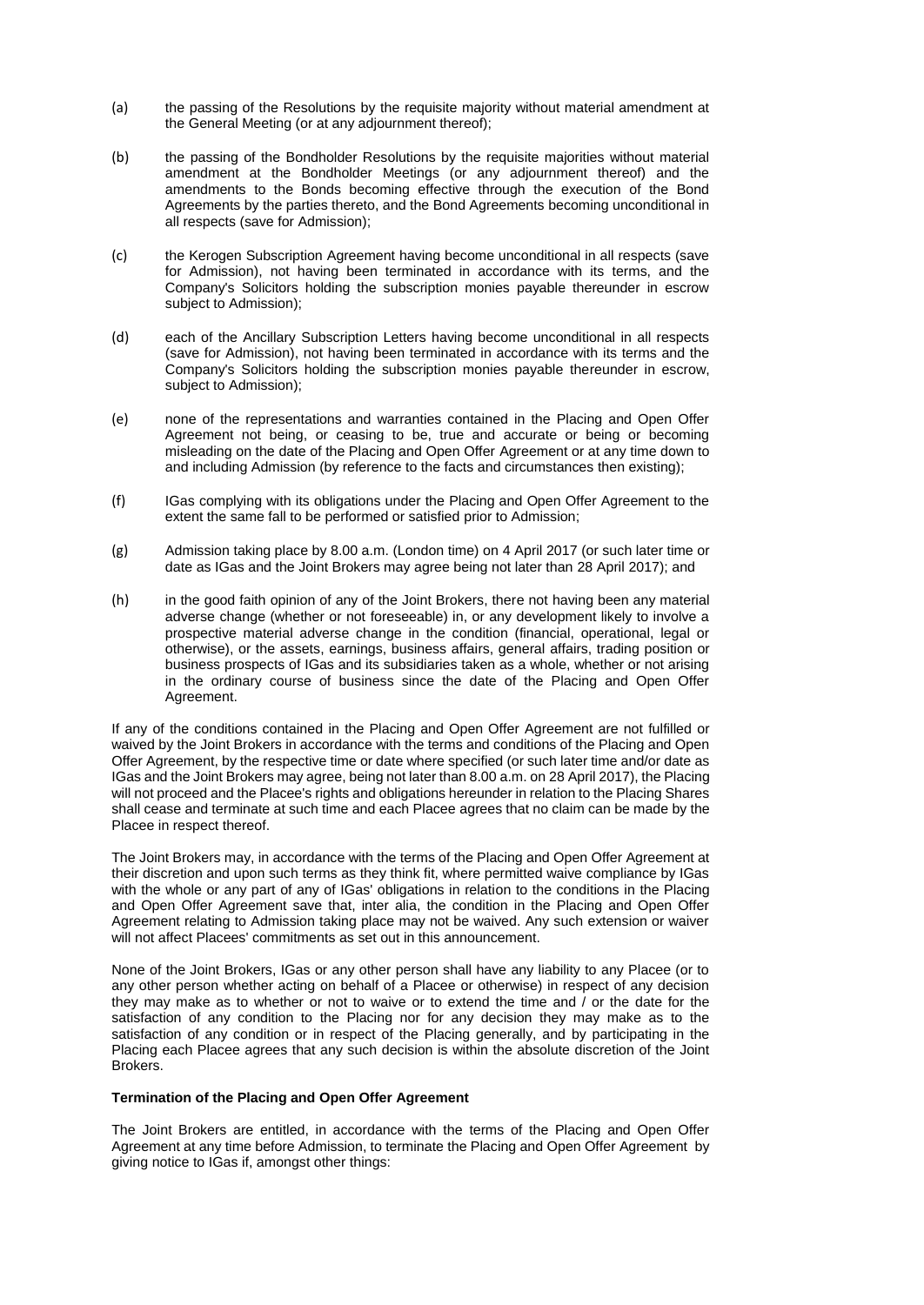- (a) the Company fails to comply with any of its obligations under the Placing and Open Offer Agreement; or
- (b) it shall come to the notice of any of the Joint Brokers that any statement contained in this announcement, or any other document or announcement issued or published by or on behalf of IGas in connection with the Fundraising (together the "Placing Documents"), is or has become untrue, incorrect or misleading, or any matter has arisen, which would, if the Placing were made at that time, constitute a material omission from the Placing Documents, or any of them, in each case in a manner which, in the good faith opinion of any of the Joint Brokers, is material in the context of the Placing or other part of the Fundraising; or
- (c) in the good faith opinion of any of the Joint Brokers, there has been a material adverse change in, or any development reasonably likely to involve a prospective material adverse change in the condition (financial, operational, legal or otherwise), or the assets, earnings, business affairs, general affairs, trading position or business prospects of IGas and its subsidiaries, whether or not arising in the ordinary course of business since the date of the Placing and Open Offer Agreement; or
- (d) there has occurred (i) any material adverse change in the financial markets in the United States, the United Kingdom, or in any member or associate member of the European Union or in the international financial markets, (ii) any outbreak or escalation of hostilities or other calamity or crisis, (iii) any change or development involving a prospective change in national or international political, financial or economic conditions, or currency exchange rates or controls, or (iv) trading in Existing Ordinary Shares on AIM is cancelled, suspended or limited or (v) there are actual or prospective changes or developments in the United Kingdom affecting the Placing Shares or (vi) there are certain other disruptions, limitations or suspensions in respect of the operations of certain stock exchanges or (vii) a banking moratorium is declared by certain authorities, in each case the effect of which is such as to make it, in the good faith judgment of any of the Joint Brokers, impracticable or inadvisable to market any of the Fundraising Shares or which may prejudice the success of the Placing or other part of the Fundraising or dealings in the Ordinary Shares following Admission.

Upon such termination, the parties to the Placing and Open Offer Agreement shall be released and discharged (except for any liability arising before or in relation to such termination) from their respective obligations under or pursuant to the Placing and Open Offer Agreement subject to certain exceptions.

By participating in the Placing, Placees agree that the exercise by any of the Joint Brokers of any right of termination or other discretion under the Placing and Open Offer Agreement shall be within the absolute discretion of such Joint Broker and that such Joint Broker need not make any reference to Placees and that it shall have no liability to Placees whatsoever in connection with any such exercise or failure so to exercise.

#### **No prospectus**

No offering document, prospectus or admission document has been or will be submitted to be approved by the FCA or submitted to the London Stock Exchange in relation to the Placing and Placees' commitments will be made solely on the basis of the information contained in this announcement (including this Appendix), released by IGas today, and subject to the further terms set forth in the contract note to be provided to individual prospective Placees.

Each Placee, by accepting a participation in the Placing, agrees that the content of this announcement (including this Appendix) is exclusively the responsibility of IGas and confirms that it has neither received nor relied on any other information, representation, warranty, or statement made by or on behalf of IGas or the Joint Brokers or any other person and none of the Joint Brokers or IGas nor any other person will be liable for any Placee's decision to participate in the Placing based on any other information, representation, warranty or statement which the Placees may have obtained or received. Each Placee acknowledges and agrees that it has relied on its own investigation of the business, financial or other position of IGas in accepting a participation in the Placing. Nothing in this paragraph shall exclude the liability of any person for fraudulent misrepresentation.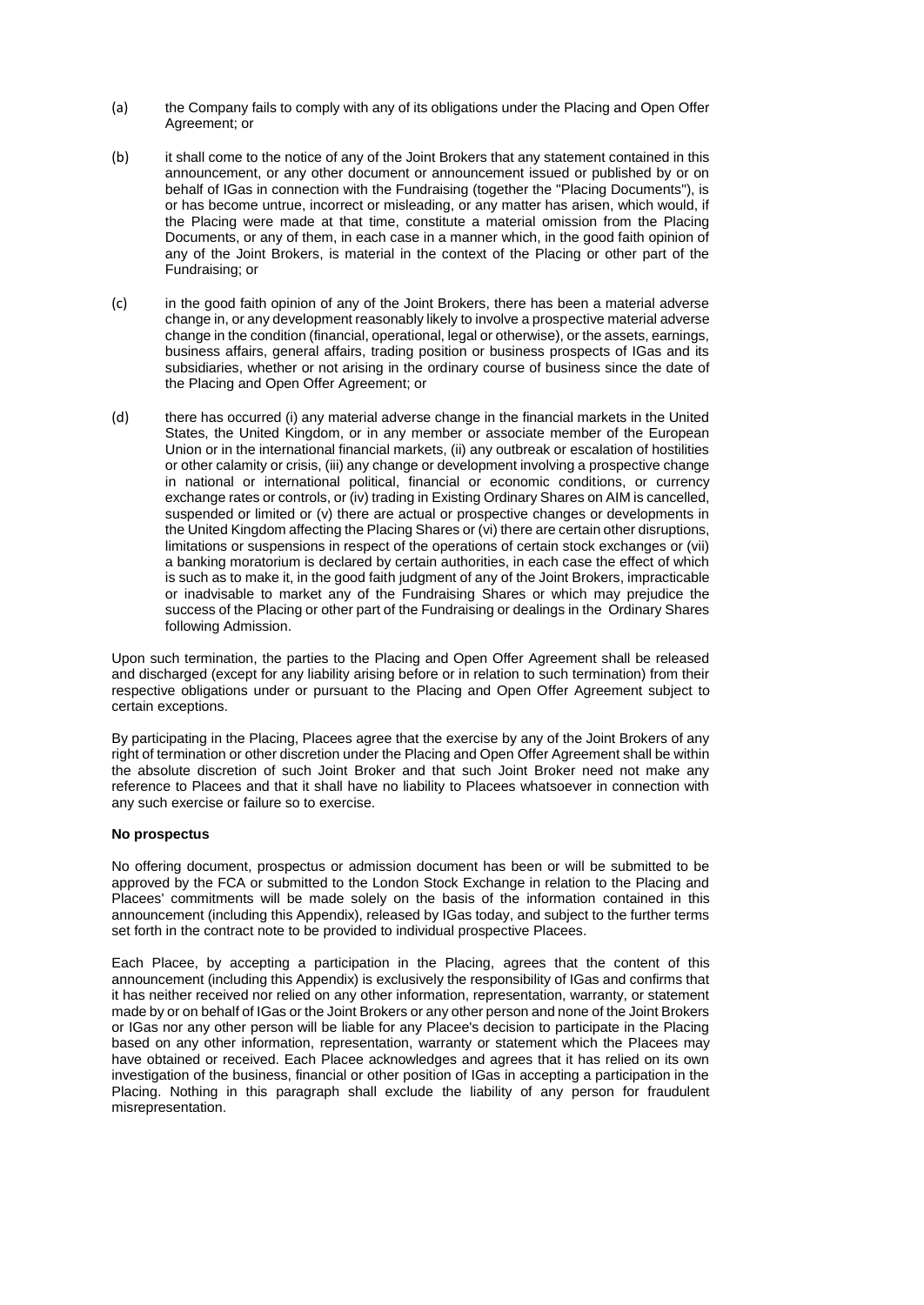#### **Registration and settlement**

Settlement of transactions in the Placing Shares following Admission of the Placing Shares will take place within the system administered by Euroclear UK & Ireland Limited ("CREST"), subject to certain exceptions. IGas reserves the right to require settlement for and delivery of the Placing Shares (or a portion thereof) to Placees in certificated form if, in the Joint Brokers' opinion, delivery or settlement is not possible or practicable within the CREST system or would not be consistent with the regulatory requirements in the Placee's jurisdiction.

Each Placee will, following its oral commitment in respect of its allocation of Placing Shares be sent a confirmation setting out the number of Placing Shares that it has agreed to subscribe at the Issue Price and detailing the settlement instructions.

Each Placee agrees that it will do all things necessary to ensure that delivery and payment is completed in accordance with the standing CREST or certificated settlement instructions that it has in place with the relevant Joint Broker.

IGas will deliver the Placing Shares to a CREST account operated by the relevant Joint Broker as agent for IGas and the relevant Joint Broker will enter its delivery (DEL) instruction into the CREST system. The input to CREST by a Placee of a matching or acceptance instruction will then allow delivery of the relevant Placing Shares to that Placee against payment.

It is expected that settlement will take place on 4 April 2017, which is the day following the General Meeting, on a delivery versus payment basis. If there is a change following the date hereof to the expected settlement date the Joint Brokers will inform Placees, provided that the settlement date shall not be extended beyond 28 April 2017.

Interest is chargeable daily on payments not received from Placees on the due date in accordance with the arrangements set out above at the rate of two percentage points above LIBOR as determined by the Joint Brokers.

Each Placee is deemed to agree that, if it does not comply with these obligations, the relevant Joint Broker may sell any or all of the Placing Shares allocated to that Placee on such Placee's behalf and retain from the proceeds, for the Joint Brokers account and benefit, an amount equal to the aggregate amount owed by the Placee plus any interest due. The relevant Placee will, however, remain liable for any shortfall below the aggregate amount owed by it and may be required to bear any stamp duty or stamp duty reserve tax (together with any interest or penalties) which may arise upon the sale of such Placing Shares on such Placee's behalf.

If Placing Shares are to be delivered to a custodian or settlement agent, Placees should ensure that the trade confirmation is copied and delivered immediately to the relevant person within that organisation. Insofar as Placing Shares are registered in a Placee's name or that of its nominee or in the name of any person for whom a Placee is contracting as agent or that of a nominee for such person, such Placing Shares should, subject as provided below, be so registered free from any liability to UK stamp duty or stamp duty reserve tax. Placees will not be entitled to receive any fee or commission in connection with the Placing.

#### **Representations and warranties**

By participating in the Placing each Placee (and any person acting on such Placee's behalf) irrevocably acknowledges, confirms, undertakes, represents, warrants and agrees (as the case may be) with each of the Joint Brokers (in its capacity as placing agent of the Company, in each case as a fundamental term of their agreement to acquire Placing Shares), the following:

- 1. that it has read and understood this announcement, including the Appendix, in its entirety;
- 2. that (i) no offering document, listing particulars, prospectus or admission document has been or will be prepared in connection with the Placing and (ii) it has not received a prospectus, admission document or other offering document in connection with the Placing or the Placing Shares;
- 3. that the Existing Ordinary Shares in the capital of IGas are admitted to trading on AIM, and IGas is therefore required to publish certain business and financial information in accordance with the rules and practices of AIM (collectively, the "Exchange Information"), which includes a description of the nature of IGas' business and IGas' most recent balance sheet and profit and loss account and that it is able to obtain or access (i) such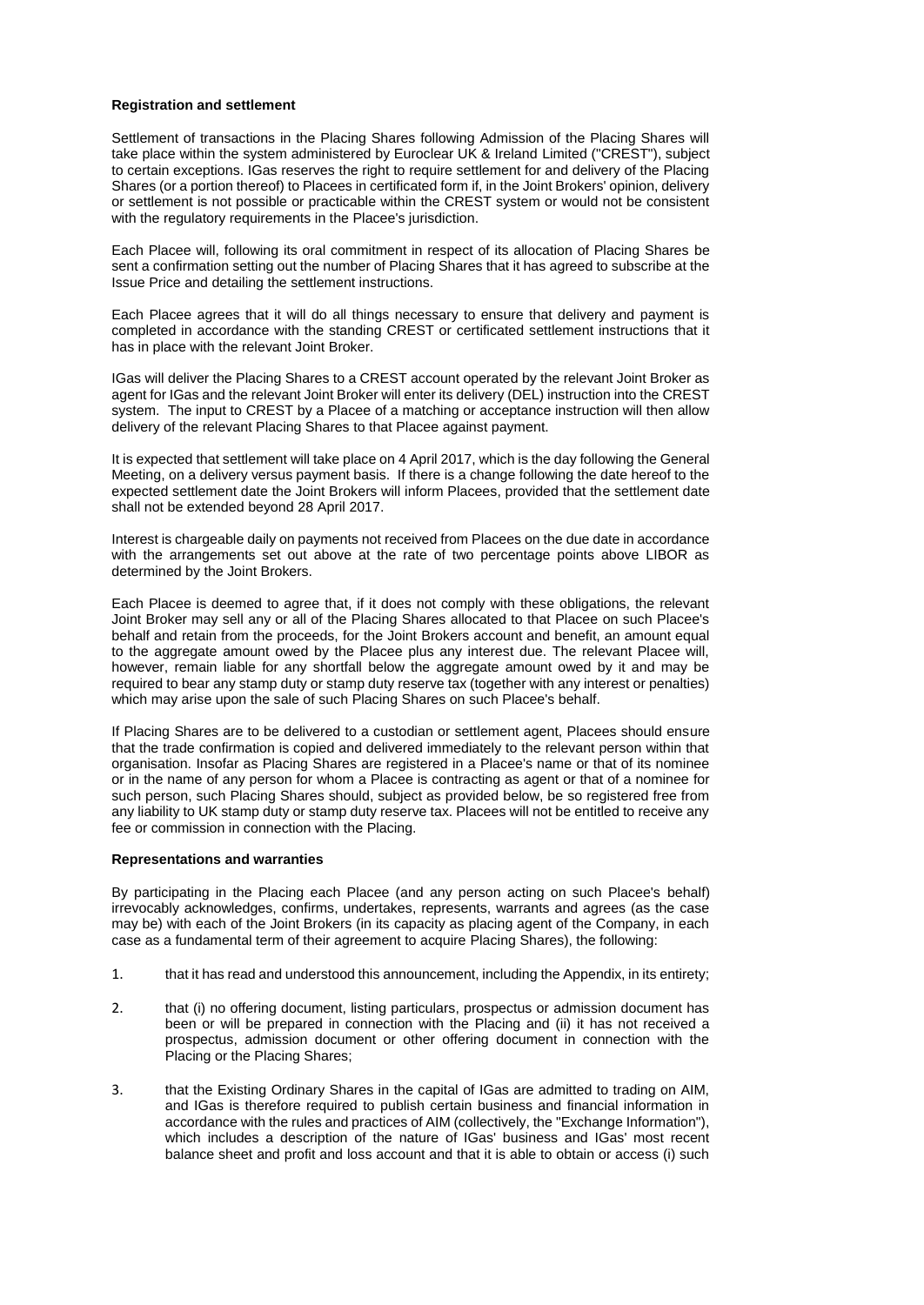Exchange Information and (ii) such information or comparable information concerning any other publicly traded company, in each case without undue difficulty;

- 4. that none of the Joint Brokers nor IGas nor any of their respective affiliates nor any person acting on behalf of any of them has provided, and will not provide, it with any material regarding the Placing Shares or IGas or any other person other than this announcement; nor has it requested any of the Joint Brokers, IGas, any of their respective affiliates or any person acting on behalf of any of them to provide it with any such information;
- 5. that the Placing Shares have not been and will not be registered under the securities legislation of the United States, Australia, Canada, South Africa or Japan and, subject to certain exceptions, may not be offered, sold, transferred, delivered or distributed, directly or indirectly, in or into those jurisdictions;
- 6. that (i) it is not within the United States; (ii) it is not within Australia, Canada, South Africa, Japan or any other jurisdiction in which it is unlawful to make or accept an offer to acquire the Placing Shares; (iii) it is not acquiring the Placing Shares for the account of any person who is located in the United States, unless the instruction to acquire was received from a person outside the United States and person giving such instruction has confirmed that it has the authority to give such instruction, and that either (a) it has investment discretion over such account or (b) it is an investment Joint Broker or investment company and, in the case of each of (a) and (b), that it is acquiring the Placing Shares in an "offshore transaction" (within the meaning of Regulation S under the Securities Act); and (iv) it is not acquiring the Placing Shares with a view to the offer, sale, resale, transfer, delivery or distribution, directly or indirectly, of any such Placing Shares into the United States or any other jurisdiction referred to in (ii) above;
- 7. that the content of this announcement is exclusively the responsibility of IGas and that neither of the Joint Brokers nor any person acting on their respective behalf has or shall have any liability for any information, representation or statement contained in this announcement or any information previously published by or on behalf of IGas and will not be liable for any Placee's decision to participate in the Placing based on any information, representation or statement contained in this announcement or otherwise. Each Placee further represents, warrants and agrees that the only information on which it is entitled to rely and on which such Placee has relied in committing itself to subscribe for the Placing Shares is contained in this announcement and any information previously published by IGas by notification to a Regulatory Information Service, such information being all that it deems necessary to make an investment decision in respect of the Placing Shares and that it has neither received nor relied on any other information given or representations, warranties or statements made by any of the Joint Brokers or IGas and none of the Joint Brokers nor IGas will be liable for any Placee's decision to accept an invitation to participate in the Placing based on any other information, representation, warranty or statement. Each Placee further acknowledges and agrees that it has relied on its own investigation of the business, financial or other position of IGas in deciding to participate in the Placing;
- 8. that none of the Joint Brokers nor any person acting on their respective behalf nor any of their respective affiliates has or shall have any liability for any publicly available or filed information, or any representation relating to IGas, provided that nothing in this paragraph excludes the liability of any person for fraudulent misrepresentation made by that person;
- 9. that neither it, nor the person specified by it for registration as a holder of Placing Shares is, or is acting as nominee or agent for, and that the Placing Shares will not be allotted to, a person who is or may be liable to stamp duty or stamp duty reserve tax under any of sections 67, 70, 93 and 96 of the Finance Act 1986 (depositary receipts and clearance services);
- 10. that it has complied with its obligations under the Criminal Justice Act 1993, section 118 of the Financial Services and Markets Act 2000 ("FSMA") and in connection with money laundering and terrorist financing under the Proceeds of Crime Act 2002 (as amended), the Terrorism Act 2000, the Terrorism Act 2006, the Money Laundering Regulations 2007 (the "Regulations") and the Money Laundering Sourcebook of the FCA and, if making payment on behalf of a third party, that satisfactory evidence has been obtained and recorded by it to verify the identity of the third party as required by the Regulations;
- 11. that it is acting as principal only in respect of the Placing or, if it is acting for any other person (i) it is duly authorised to do so, and (ii) it is and will remain liable to IGas and/or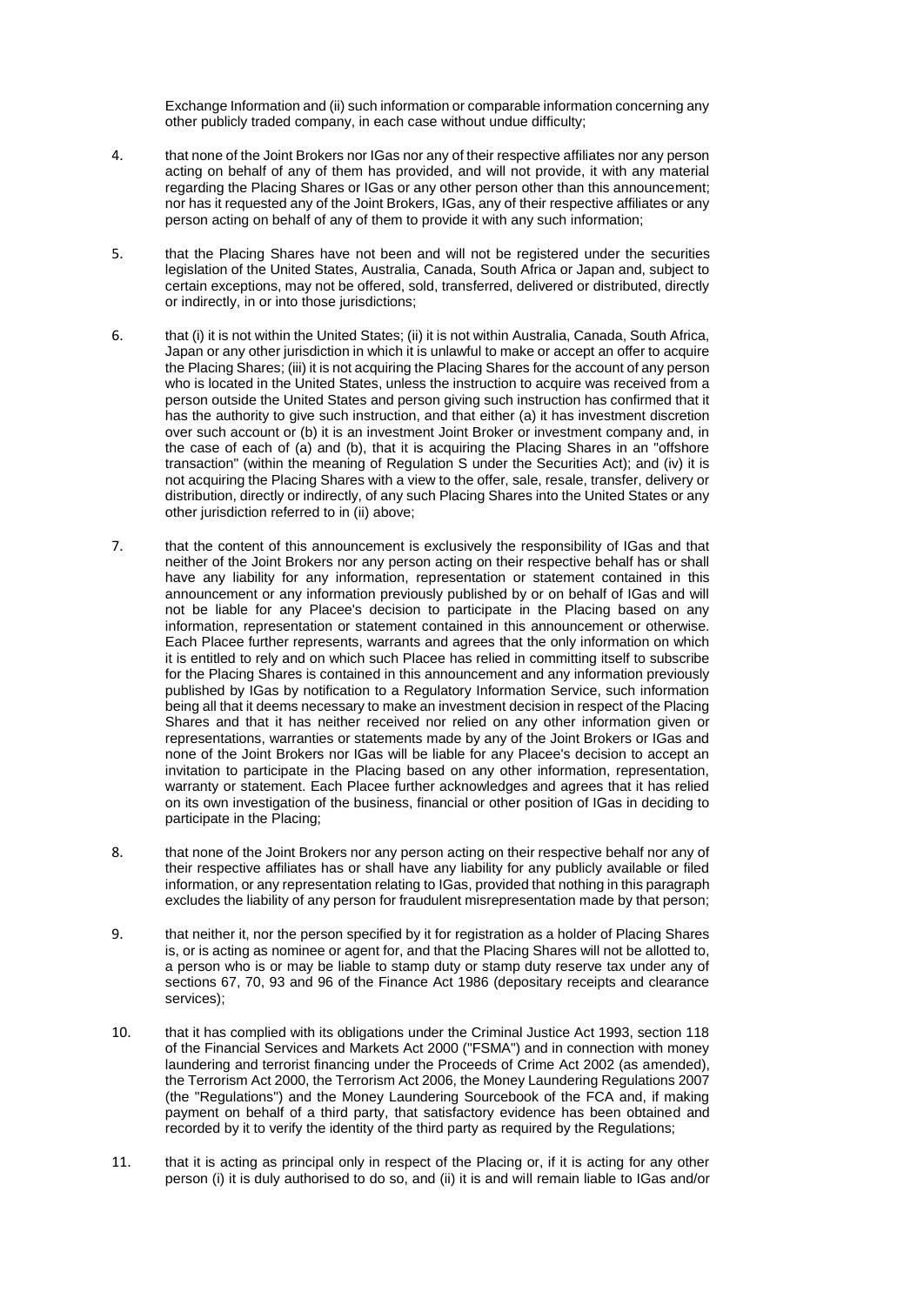the Joint Brokers for the performance of all its obligations as a Placee in respect of the Placing (regardless of the fact that it is acting for another person);

- 12. if a financial intermediary, as that term is used in Article 3(2) of EU Directive 2003/71/EC (the "Prospectus Directive") (including any relevant implementing measure in any member state), that the Placing Shares subscribed by it in the Placing will not be acquired on a non-discretionary basis on behalf of, nor will they be acquired with a view to their offer or resale to, persons in a member state of the European Economic Area other than to qualified investors, or in circumstances in which the prior consent of the Joint Brokers has been given to the proposed offer or resale;
- 13. that it has not offered or sold and, prior to the expiry of a period of six months from Admission, will not offer or sell any Placing Shares to persons in the United Kingdom, except to persons whose ordinary activities involve them in acquiring, holding, managing or disposing of investments (as principal or agent) for the purposes of their business or otherwise in circumstances which have not resulted and which will not result in an offer to the public in the United Kingdom within the meaning of section 85(1) of FSMA;
- 14. that it has not offered or sold and will not offer or sell any Placing Shares to persons in the European Economic Area prior to Admission of the Placing Shares except to persons whose ordinary activities involve them in acquiring, holding, managing or disposing of investments (as principal or agent) for the purposes of their business or otherwise in circumstances which have not resulted in and which will not result in an offer to the public in any member state of the European Economic Area within the meaning of the Prospectus Directive (including any relevant implementing measure in any member state);
- 15. that it has only communicated or caused to be communicated and will only communicate or cause to be communicated any invitation or inducement to engage in investment activity (within the meaning of section 21 of FSMA) relating to the Placing Shares in circumstances in which section 21(1) of FSMA does not require approval of the communication by an authorised person;
- 16. that it has complied and will comply with all applicable provisions of FSMA with respect to anything done by it in relation to the Placing Shares in, from or otherwise involving, the United Kingdom;
- 17. (A) that it is a person falling within Article 19(5) and / or Article 49(2)(a) to (d) of the Financial Services and Markets Act 2000 (Financial Promotion) Order 2005 or is a person to whom this announcement may otherwise be lawfully communicated; and

(B) that any offer of Placing Shares may only be directed at persons to the extent in member states of the European Economic Area who are "qualified investors" within the meaning of Article 2(1)(e) of the Prospectus Directive and represents and agrees that it is such a qualified investor;

- 18. that it is entitled to purchase the Placing Shares under the laws of all relevant jurisdictions which apply to it, and that its subscription/purchase of the Placing Shares will be in compliance with applicable laws and regulations in the jurisdiction of its residence, the residence of the Company, or otherwise;
- 19. that it (and any person acting on its behalf) will make payment for the Placing Shares allocated to it in accordance with this announcement on the due time and date set out herein, failing which the relevant Placing Shares may be placed with other subscribers or sold as the Joint Brokers may in their discretion determine and without liability to such Placee;
- 20. that neither of the Joint Brokers, nor any of their respective affiliates, nor any person acting on any of their behalf, is making any recommendations to it, advising it regarding the suitability of any transactions it may enter into in connection with the Placing and that participation in the Placing is on the basis that it is not and will not be a client of any of the Joint Brokers and that none of the Joint Brokers have duties or responsibilities to it for providing the protections afforded to their clients or customers or for providing advice in relation to the Placing nor in respect of any representations, warranties, undertakings or indemnities contained in the Placing and Open Offer Agreement nor for the exercise or performance of any of its rights and obligations thereunder including any rights to waive or vary any conditions or exercise any termination right;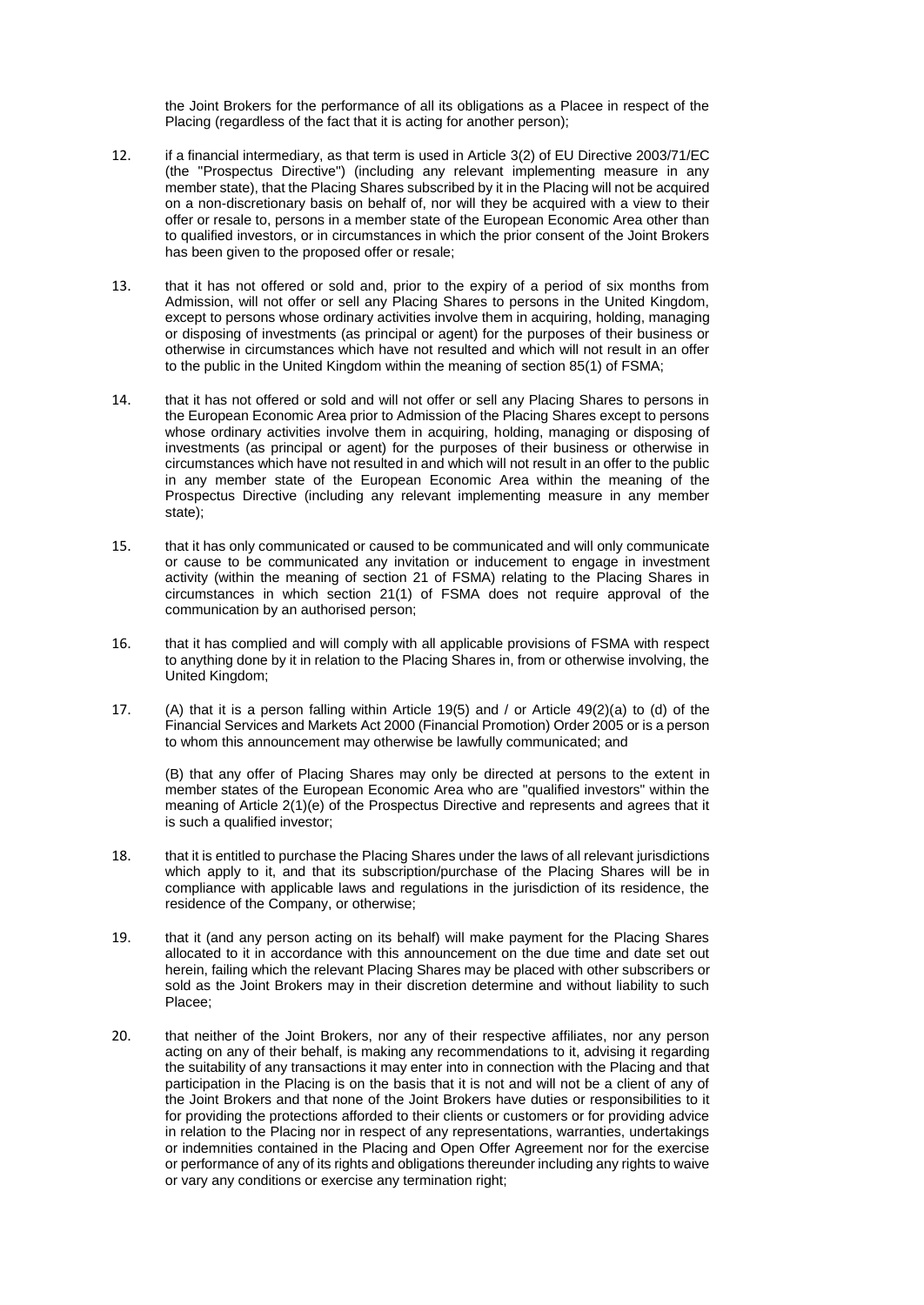- 21. that the person whom it specifies for registration as holder of the Placing Shares will be (i) itself or (ii) its nominee, as the case may be. Neither the Joint Brokers nor IGas will be responsible for any liability to stamp duty or stamp duty reserve tax resulting from a failure to observe this requirement. Each Placee and any person acting on behalf of such Placee agrees to participate in the Placing and it agrees to indemnify IGas and each of the Joint Brokers in respect of the same on the basis that the Placing Shares will be allotted to the CREST stock account of the relevant Joint Broker who will hold them as nominee on behalf of such Placee until settlement in accordance with its standing settlement instructions;
- 22. that these terms and conditions and any agreements entered into by it pursuant to these terms and conditions and any non-contractual obligations arising out of or in connection with such agreements shall be governed by and construed in accordance with the laws of England and Wales and it submits (on behalf of itself and on behalf of any person on whose behalf it is acting) to the exclusive jurisdiction of the English courts as regards any claim, dispute or matter arising out of any such contract, except that enforcement proceedings in respect of the obligation to make payment for the Placing Shares (together with any interest chargeable thereon) may be taken by IGas or the Joint Brokers in any jurisdiction in which the relevant Placee is incorporated or in which any of its securities have a quotation on a recognised stock exchange;
- 23. that IGas, the Joint Brokers and their respective affiliates will rely upon the truth and accuracy of the representations, warranties and acknowledgements set forth herein and which are irrevocable and it irrevocably authorises IGas and the Joint Brokers to produce this announcement, pursuant to, in connection with, or as may be required by any applicable law or regulation, administrative or legal proceeding or official inquiry with respect to the matters set forth herein;
- 24. that it will indemnify and hold IGas, all of the Joint Brokers and their respective affiliates harmless from any and all costs, claims, liabilities and expenses (including legal fees and expenses) arising out of or in connection with any breach of the representations, warranties, acknowledgements, agreements and undertakings in this Appendix and further agrees that the provisions of this Appendix shall survive after completion of the Placing;
- 25. that it will acquire any Placing Shares subscribed by it for its account or for one or more accounts as to each of which it exercises sole investment discretion and it has full power to make the acknowledgements, representations and agreements herein on behalf of each such account;
- 26. that its commitment to subscribe for Placing Shares on the terms set out herein and in the contract note will continue notwithstanding any amendment that may in future be made to the terms of the Placing and that Placees will have no right to be consulted or require that their consent be obtained with respect to IGas' conduct of the Placing. The foregoing representations, warranties and confirmations are given for the benefit of IGas as well as the Joint Brokers. The agreement to settle a Placee's subscription (and/or the subscription of a person for whom such Placee is contracting as agent) free of stamp duty and stamp duty reserve tax depends on the settlement relating only to the subscription by it and/or such person direct from IGas for the Placing Shares in question. Such agreement assumes, and is based on a warranty from each Placee, that neither it, nor the person specified by it for registration as holder, of Placing Shares is, or is acting as nominee or agent for, and that the Placing Shares will not be allotted to, a person who is or may be liable to stamp duty or stamp duty reserve tax under any of sections 67, 70, 93 and 96 of the Finance Act 1986 (depositary receipts and clearance services). If there are any such arrangements, or the settlement relates to any other dealing in the Placing Shares, stamp duty or stamp duty reserve tax may be payable. In that event the Placee agrees that it shall be responsible for such stamp duty or stamp duty reserve tax, and neither IGas nor the Joint Brokers shall be responsible for such stamp duty or stamp duty reserve tax. If this is the case, each Placee should seek its own advice and notify the Joint Brokers accordingly;
- 27. that no action has been or will be taken by any of IGas, the Joint Brokers or any person acting on behalf of IGas or the Joint Brokers that would, or is intended to, permit a public offer of the Placing Shares in any country or jurisdiction where any such action for that purpose is required;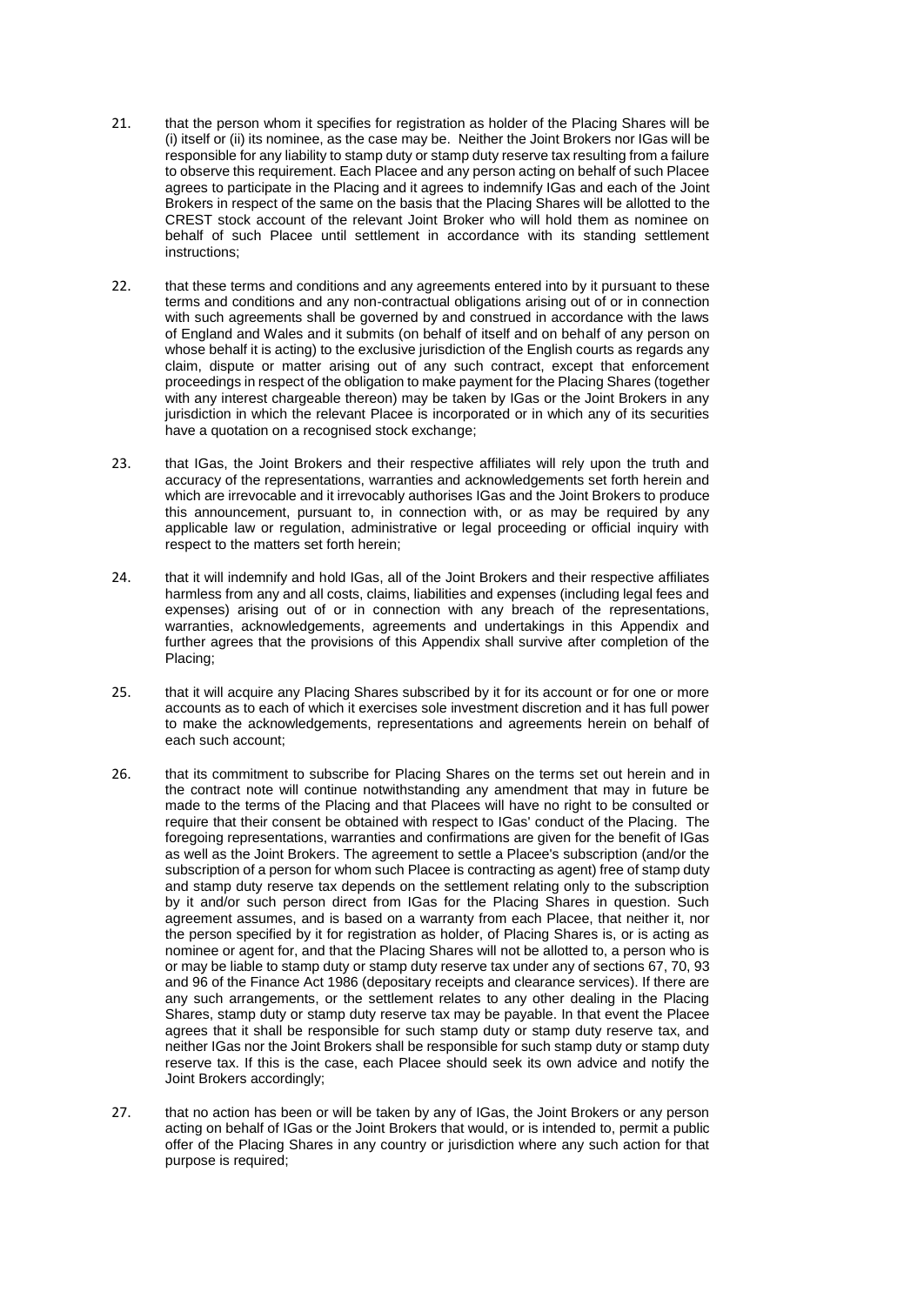- 28. that in making any decision to subscribe for the Placing Shares, it has knowledge and experience in financial, business and international investment matters as is required to evaluate the merits and risks of subscribing for or purchasing the Placing Shares. It further confirms that it is experienced in investing in securities of this nature in this sector and is aware that it may be required to bear, and is able to bear, the economic risk of, and is able to sustain a complete loss in connection with the Placing. It further confirms that it relied on its own examination and due diligence of IGas and its associates taken as a whole, and the terms of the Placing, including the merits and risks involved;
- 29. that it has (a) made its own assessment and satisfied itself concerning legal, regulatory, tax, business and financial considerations in connection herewith to the extent it deems necessary; (b) had access to review publicly available information concerning the IGas group that it considers necessary or appropriate and sufficient in making an investment decision; (c) reviewed such information as it believes is necessary or appropriate in connection with its subscription or purchase of the Placing Shares; and (d) made its investment decision based upon its own judgement, due diligence and analysis and not upon any view expressed or information provided by or on behalf of the Joint Brokers;
- 30. that it may not rely on any investigation that any of the Joint Brokers or any person acting on its behalf may or may not have conducted with respect to IGas, its group, or the Placing and none of the Joint Brokers have made any representation to it, express or implied, with respect to the merits of the Placing, the subscription or purchase of the Placing Shares, or as to the condition, financial or otherwise, of IGas, its group, or as to any other matter relating thereto, and nothing herein shall be construed as a recommendation to it to purchase the Placing Shares. It acknowledges and agrees that no information has been prepared by any of the Joint Brokers or IGas for the purposes of this Placing;
- 31. accordingly it acknowledges and agrees that it will not hold the Joint Brokers, any of their respective associates or any person acting on any of their behalf responsible or liable for any misstatements in or omission from any publicly available information relating to IGas' group or information made available (whether in written or oral form) in presentations or as part of roadshow discussions with investors relating to IGas' group (the "Information") and that neither of the Joint Brokers nor any person acting on their respective behalf, makes any representation or warranty, express or implied, as to the truth, accuracy or completeness of such Information or accepts any responsibility for any of such Information;
- 32. irrevocably appoints any director or employee of the Joint Brokers as its agent for the purpose of executing and delivering to IGas and / or the registrar any documents on its behalf necessary to enable it to be registered as the holder of Ordinary Shares comprising its participation in the Placing or to complete the sale of such Ordinary Shares in the circumstances referred to in this announcement;
- 33. that, if it is a pension fund or investment company, its subscription for Placing Shares is in full compliance with all applicable laws and regulation; and
- 34. that in connection with the Placing, either of the Joint Brokers and any of their respective affiliates acting as an investor for its own account may take up Placing Shares in IGas and in that capacity may retain, purchase or sell for its own account such Placing Shares in IGas and any securities of IGas or related investments and may offer or sell such securities or other investments otherwise than in connection with the Placing. The Joint Brokers do not intend to disclose the extent of any such investment or transactions otherwise than in accordance with any legal or regulatory obligation to do so.

By participating in the Placing, each Placee (and any person acting on the Placee's behalf) subscribing for Placing Shares acknowledges that: (i) the Placing Shares are being offered and sold only pursuant to Regulation S under the Securities Act in a transaction not involving a public offering of securities in the United States and the Placing Shares have not been and will not be registered under the Securities Act; and (ii) the offer and sale of the Placing Shares to it has been made outside of the United States in an "offshore transaction" (as such term is defined in Regulation S under the Securities Act) and it is outside of the United States during any offer or sale of Placing Shares to it.

In addition, Placees should note that they will be liable for any stamp duty and all other stamp, issue, securities, transfer, registration, documentary or other duties or taxes (including any interest, fines or penalties relating thereto) payable outside the United Kingdom by them or any other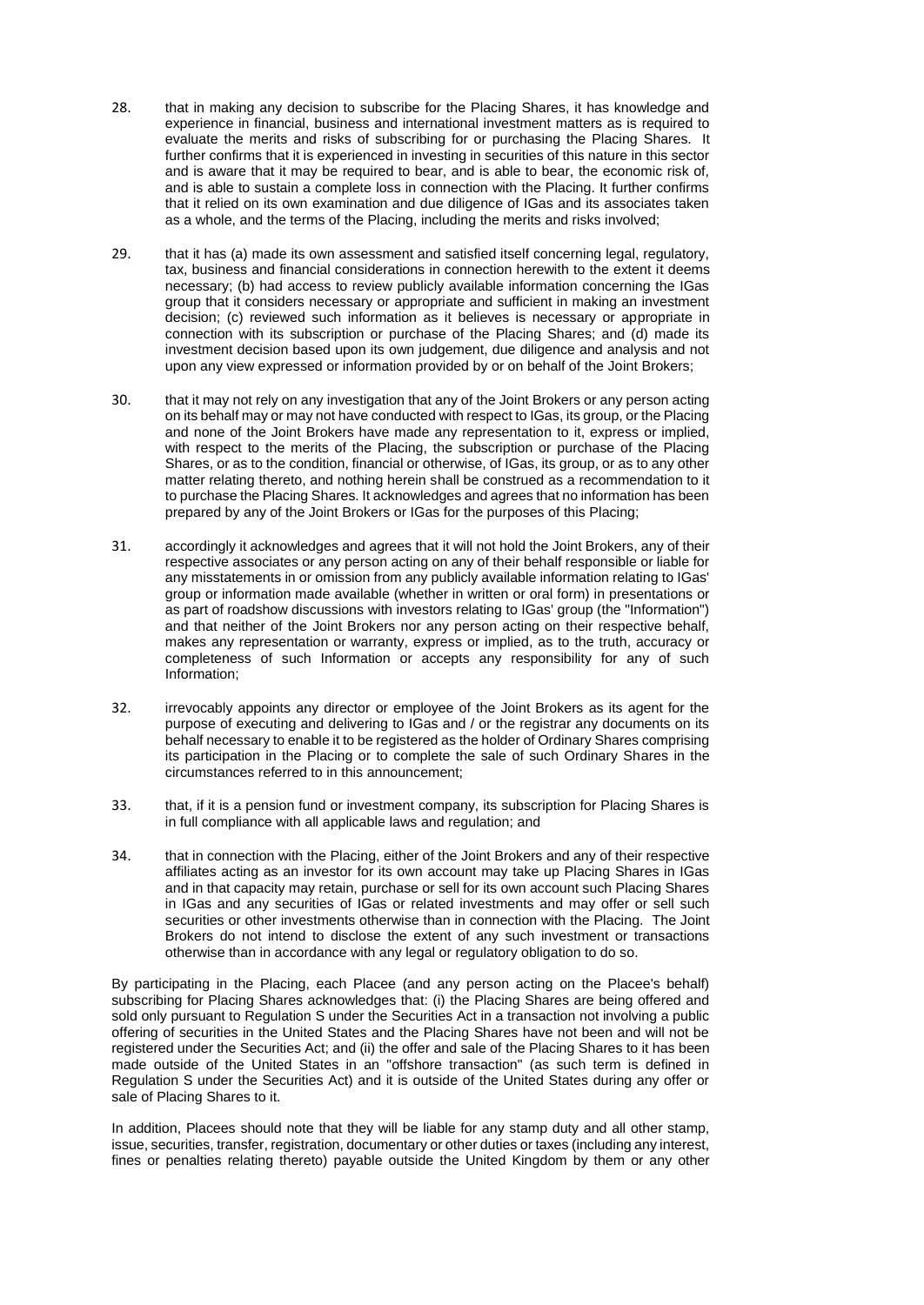person on the subscription by them of any Placing Shares or the agreement by them to subscribe for any Placing Shares.

Each Placee and any person acting on behalf of each Placee acknowledges and agrees that the Joint Brokers or any of their respective affiliates may, at their absolute discretion, agree to become a Placee in respect of some or all of the Placing Shares.

When a Placee or person acting on behalf of the Placee is dealing with either of the Joint Brokers, any money held in an account with the relevant Joint Broker on behalf of the Placee and/or any person acting on behalf of the Placee will not be treated as client money within the meaning of the rules and regulations of the FCA made under FSMA. The Placee acknowledges that the money will not be subject to the protections conferred by the client money rules; as a consequence, this money will not be segregated from the relevant Joint Broker's money in accordance with the client money rules and will be used by the relevant Joint Broker in the course of its own business; and the Placee will rank only as a general creditor of the relevant Joint Broker.

All times and dates in this announcement may be subject to amendment. The Joint Brokers shall notify the Placees and any person acting on behalf of the Placees of any changes.

Past performance is no guide to future performance and persons needing advice should consult an independent financial adviser.

#### **DEFINITIONS**

In this announcement:

"2010 PD Amending Directive" means Directive 2010/73/EU;

"Admission" the admission of the Kerogen Shares, the Ancillary Subscription Shares, the Placing Shares, the Open Offer Shares (if any) and the Bond Equity Exchange Shares to trading on AIM becoming effective in accordance with Rule 6 of the AIM Rules for Companies;

"AIM" means the AIM market operated by the London Stock Exchange;

"AIM Rules" means the rules published by the London Stock Exchange applicable to companies with a class of securities admitted to trading on AIM;

"Amended Secured Bond Agreement" means the secured Bond Agreement as amended by the secured bond amendment and restatement agreement;

"Ancillary Subscribers" means those investors including certain Directors who will subscribe directly with the Company for the Ancillary Subscription Shares at the Issue Price pursuant to the Ancillary Subscription;

"Ancillary Subscription" the subscription by certain directors of the Company, certain of their spouses and certain third parties for New Ordinary Shares outside of the Placing;

"Ancillary Subscription Letters" means the agreements by way of letter between the Company and the Ancillary Subscribers in relation to the Ancillary Subscription;

"Ancillary Subscription Shares" the New Ordinary Shares to be issued in connection with the Ancillary Subscription;

"Board" or "Directors" means the directors of the Company;

"Bond Agreement" the bond agreement for the Secured Bonds between the Company and the Bond Trustee as amended and restated by an amendment and restatement agreement dated 24 September 2015;

"Bond Equity Exchange" the Voluntary Equity Exchange, the Conditional Secured Debt for Equity Swap and the Unsecured Debt for Equity Swap (all as defined in the section entitled '*Details of the Bondholder Transactions*' in this announcement);

"Bonds" means the 10% IGas Energy plc Senior Secured Callable Bonds 2013/2018 ("Secured Bonds") and the IGas Energy plc Senior Unsecured Callable Bonds 2013/2018 ("Unsecured Bonds");

"Bondholders" means the holders of the Bonds;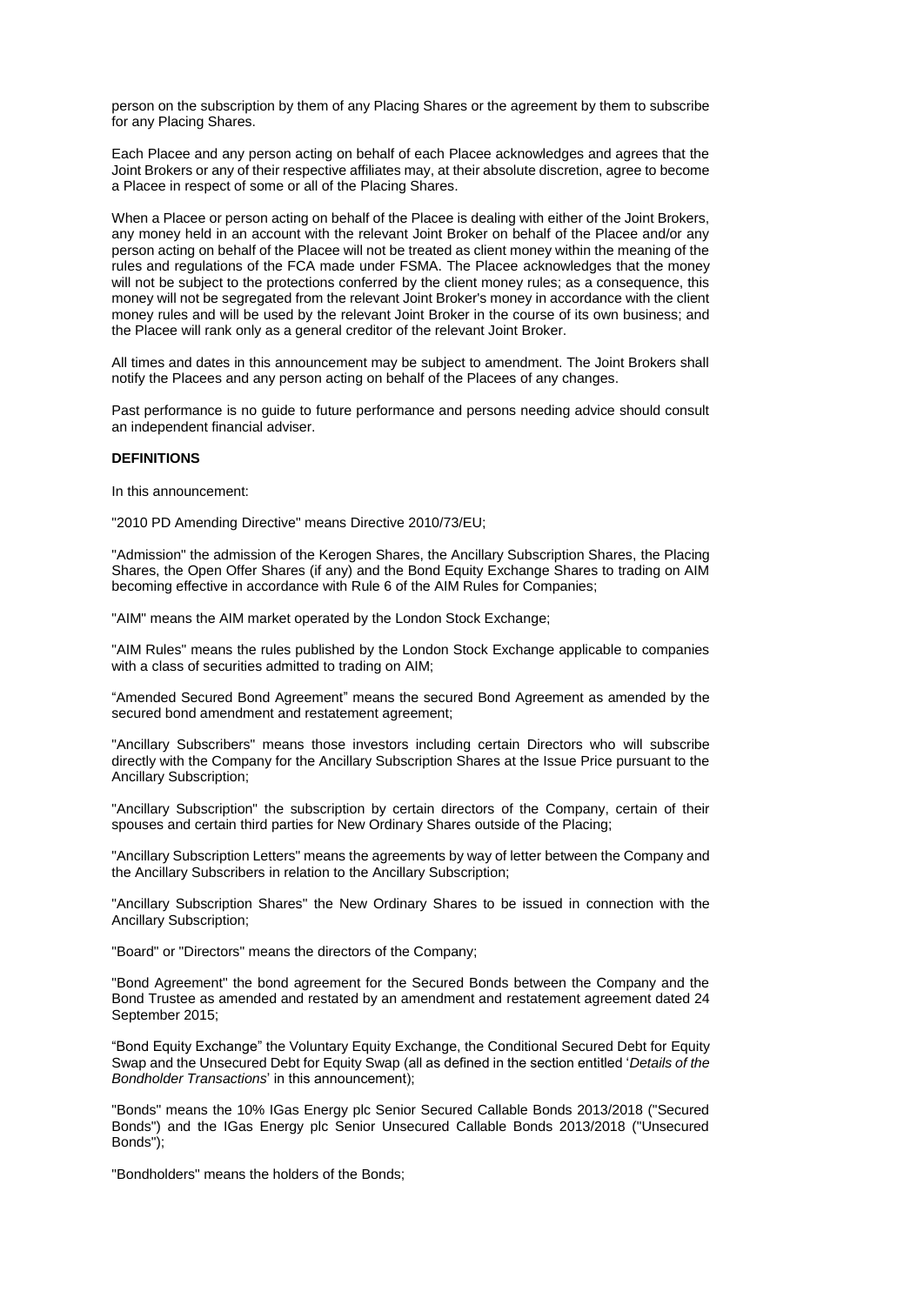"Bondholder Meetings" means the meetings of the Secured Bondholders and Unsecured Bondholders at which the Bondholder Resolutions will be proposed, details of which will be contained in the Bondholder Summons;

"Bondholder Resolutions" means the resolutions of the Secured Bondholders and Unsecured Bondholders to be set out in the Bondholder Summons;

"Bondholder Summons" the document dated on or around 17 March 2017 (to be posted on Stamdata), convening a meeting of the holders of the Bonds and seeking approvals from the Bondholders for the Bondholder Resolutions;

"Canaccord" means Canaccord Genuity Limited;

"CREST" means the relevant system, as defined in the Uncertificated Securities Regulations 2001 (SI 2001/3755) (in respect of which Euroclear UK & Ireland Limited is the operator);

"Deferred Shares" means the deferred shares in the Company of 9.999 pence each following the Subdivision;

"Existing Ordinary Shares" the 303,305,534 ordinary shares of 10 pence each in the capital of the Company in issue on the date of this announcement;

"FSMA" means the Financial Services and Markets Act 2000;

"FCA" means the Financial Conduct Authority;

"Fundraising" the Kerogen Subscription, the Ancillary Subscription, the Placing, the Open Offer and the Bond Equity Exchange, taken together;

"Fundraising Shares" together the New Ordinary Shares to be issued in connection with: (a) the Kerogen Subscription; (b) the Ancillary Subscription; (c) the Placing; (d) the Open Offer; and (e) the Bond Equity Exchange;

"Group" means the Company and its subsidiary undertakings from time to time and all of them and each of them as the context admits and "Group Company" means any one of them;

"General Meeting" means the Shareholder meeting of the Company at which *inter alia* the Resolutions will be proposed, notice of which will be set out in the Circular;

"IGas" or the "Company" means IGas Energy plc and/or its subsidiaries as appropriate;

"Investec" means Investec Bank plc;

"Issue Price" means 4.5 pence per New Ordinary Share (save for certain New Ordinary Shares which may be issued to Kerogen Investor at nominal value, as described in the Circular);

"Joint Brokers" means Investec and Canaccord, or either of them as the context shall require;

"Kerogen Capital" means Kerogen Capital II Limited, the manager of Kerogen Investor, and its associated companies which act as a manager of other funds;

"Kerogen Investor" means Unconventional Energy Limited;

"Kerogen Shares" means the New Ordinary Shares to be issued to the Kerogen Investor pursuant to the Kerogen Subscription subject to, inter alia, the Kerogen Subscription becoming unconditional in all respects and Admission of the Fundraising Shares;

"Kerogen Subscription" means the conditional subscription for New Ordinary Shares by Kerogen pursuant to the Kerogen Subscription Agreement';

"Kerogen Subscription Agreement" means the agreement dated 17 March 2017 between the Company and Kerogen Investor in relation to the Kerogen Subscription;

"London Stock Exchange" means London Stock Exchange plc;

"New Ordinary Shares" means the ordinary shares of 0.0001 pence each following the Subdivision;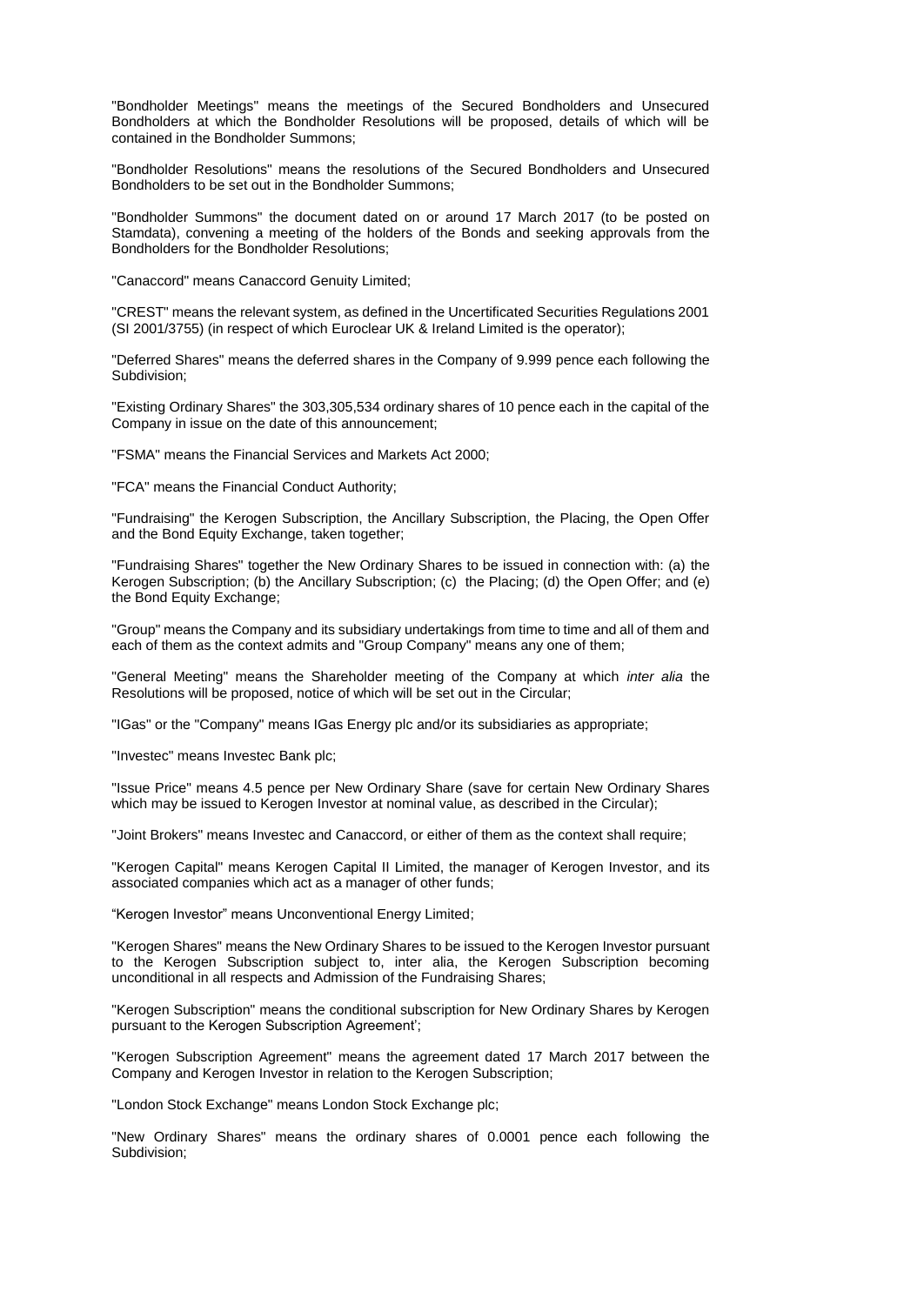"Open Offer" means the conditional offer made to Qualifying Shareholders to subscribe for the Open Offer Shares at the Issue Price on the terms and subject to the conditions set out in the Shareholder Circular;

"Open Offer Shares" means up to 90,911,660 New Ordinary Shares being made available to Qualifying Shareholders pursuant to the Open Offer;

"Ordinary Shares" means ordinary shares in the capital of the Company from time to time;

"Placees" means persons by whom or on whose behalf a commitment to acquire Placing Shares has been given and "Placee" means any one of them;

"Placing" means the conditional placing of the Placing Shares by the Joint Brokers, on behalf of the Company to raise approximately \$20m (when aggregated with the Ancillary Subscription);

"Placing and Open Offer Agreement" means the placing and open offer agreement dated the date of this announcement among the Company and the Joint Brokers in respect of the Fundraising;

"Placing Shares" the New Ordinary Shares to be issued pursuant to the Placing which are being conditionally placed by the Joint Brokers subject to, inter alia, the Placing becoming unconditional in all respects and Admission of the Fundraising Shares;

"Prospectus Directive" means Directive 2003/71/EC (and amendments thereto, including the 2010 PD Amending Directive, to the extent implemented in the Relevant Member State) and includes any relevant implementing measure in each Relevant Member State;

"Qualifying Shareholders" means holders of Existing Ordinary Shares who are eligible to be offered Open Offer Shares under the Open Offer on the terms to be set out in the Circular;

"Regulatory Information Service" means any of the regulatory information services included within the list maintained on the London Stock Exchange's website;

"Resolutions" means the resolutions of the Company to be set out in the Circular to (i) sub-divide the Company's Existing Shares into New Ordinary Shares and Deferred Shares pursuant to the Subdivision; (ii) authorise the Directors generally to allot New Ordinary Shares; and (iii) to disapply pre-emption rights in relation to the issue of New Ordinary Shares;

"Securities Act" means the US Securities Act of 1933, as amended;

"Secured Bondholders" means holders of the Secured Bonds;

"Secured Bonds\* means the senior secured callable bonds issued by the Company;

"Shareholders" means holders of Existing Shares or Ordinary Shares from time to time (as the context requires), and "Shareholder" means any one of them;

"Subdivision" means the proposed subdivision of the Company's Existing Ordinary Shares into New Ordinary Shares and Deferred Shares;

"United Kingdom" or "UK" means the United Kingdom of Great Britain and Northern Ireland;

"United States" or "US" means the United States of America, its territories and possessions, any state of the United States and the District of Columbia; and

"Unsecured Bondholders" means holders of the Unsecured Bonds.

#### *Important Notice*

*This Announcement and the information contained in it is restricted and is not for release, publication or distribution, directly or indirectly, in whole or in part, in, into or from the United States of America (including its territories and possessions, any state of the United States of America and the District of Columbia, collectively the "United States"), Australia, Canada, Japan or South Africa or any other jurisdiction in which the same would constitute a violation of the relevant laws or regulations of that jurisdiction (each a "Restricted Territory").*

*This Announcement is for information purposes only and does not constitute, or form part of, any offer or invitation to sell or issue, or the solicitation of an offer to buy, acquire or subscribe for, shares or any other securities of the Company (or any other entity) or the solicitation of any vote or approval in any Restricted Territory or in any other*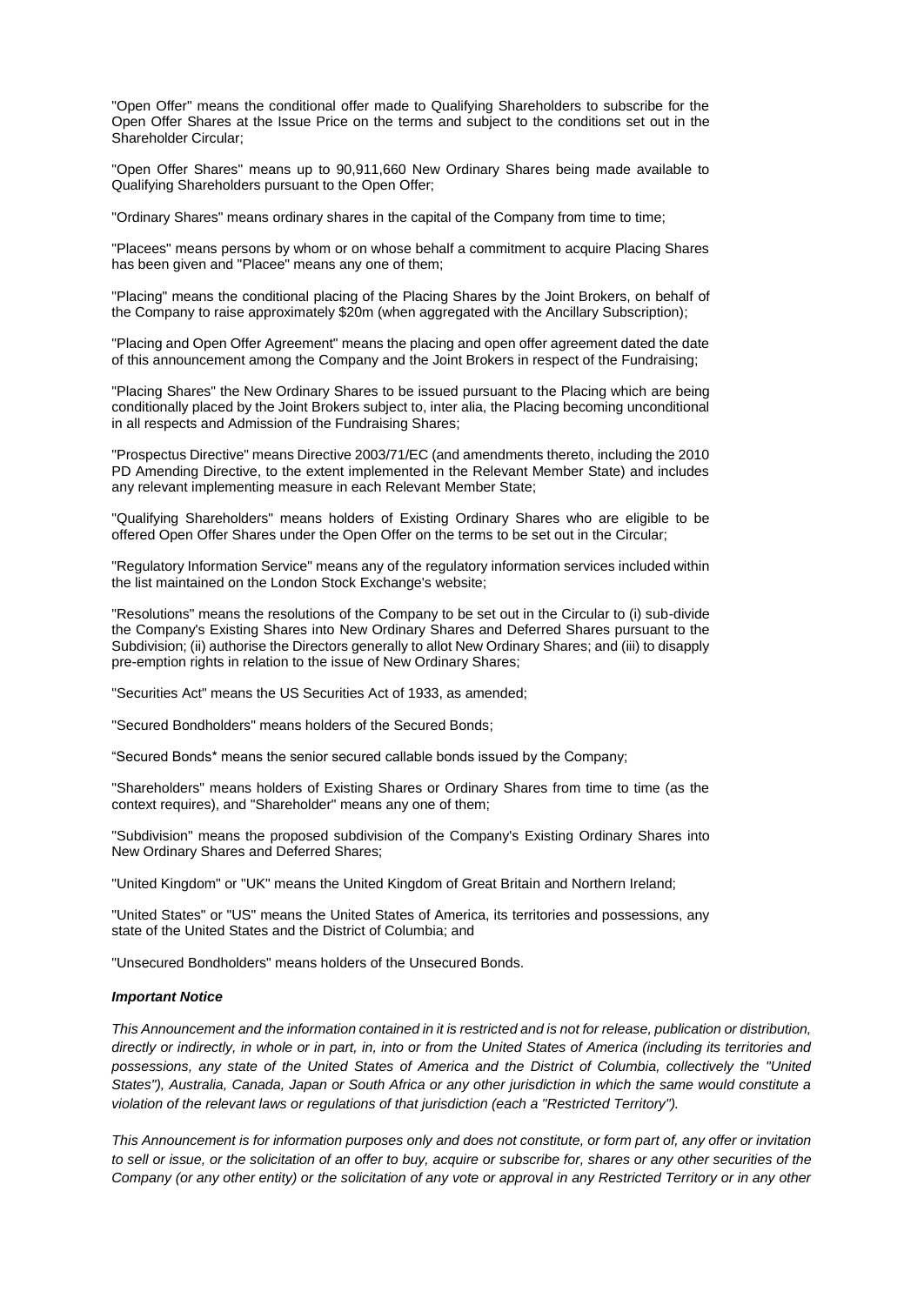*jurisdiction in which the same would constitute a violation of the relevant laws or regulations of that jurisdiction or to any person to whom it is unlawful to make such offer, invitation or solicitation. Any failure to comply with these restrictions may constitute a violation of the securities laws of such jurisdictions. Subject to certain exemptions, the securities referred to herein may not be offered or sold in any Restricted Territory or for the account or benefit of any national resident or citizen of any Restricted Territory. The Company's shares and any other securities referred to in this Announcement have not been and will not be registered under the United States Securities Act of 1933, as amended ("Securities Act") or with any securities regulatory authority of any state or other jurisdiction of the United States, and may not be offered, sold or transferred, directly or indirectly, in the United States absent*  registration under the Securities Act or an available exemption from, or in a transaction not subject to, the *registration requirements of the Securities Act and in compliance with any applicable securities laws of any state or jurisdiction of the United States. Any offering of shares or any other securities of the Company to be made in the United States will be made only to a limited investors pursuant to an exemption from, or in a transaction not subject to, the registration requirements of the Securities Act and outside the United States in "offshore transactions" as defined in, and in reliance on, Regulation S under the Securities Act.*

*This Announcement has been issued by, and is the sole responsibility, of the Company. No representation or warranty express or implied, is or will be made as to, or in relation to, and no responsibility or liability is or will be accepted by Investec Bank plc or Canaccord Genuity or by any of their respective affiliates or agents as to or in relation to, the accuracy or completeness of this Announcement or any other written or oral information made available to or publicly available to any interested party or its advisers, and any liability therefore is expressly disclaimed.*

*Investec Bank plc ("Investec"), which is authorised by the Prudential Regulation Authority (the "PRA") and regulated in the United Kingdom by the FCA and the PRA, is acting solely for the Company and no-one else in connection with the Fundraising and Bondholder Transaction and will not regard any other person as a client in relation to the Fundraising and the Bondholder Transactions will not be responsible to anyone other than the Company for providing the protections afforded to its clients or for providing advice in relation to the Fundraising or any other matter referred to herein. Its responsibilities as the Company's nominated adviser and joint broker under the AIM Rules for Companies and the AIM Rules for Nominated Advisers are owed to the London Stock Exchange and the Company and not to any other person including, without limitation, in respect of any decision to acquire New Ordinary Shares in reliance on any part of this announcement. Investec has not authorised the contents of, or any part of, this announcement and no liability whatsoever is accepted by Investec nor does it make any representation or warranty, express or implied, for the accuracy or completeness of any information or opinion contained in this announcement or for the omission of any information. Nothing in this document shall be relied upon as a promise or representation in this respect, whether as to the past or the future. Investec expressly disclaims all and any responsibility or liability, whether arising in tort, contract or otherwise which it might otherwise have in respect of this announcement.*

*Canaccord Genuity Limited ("Canaccord"), which is authorised by the FCA, is acting exclusively for the Company and no-one else in connection with the Fundraising and the Bondholder Transactions and will not regard any other person as a client in relation to the Fundraising and the Bondholder Transactions and will not be responsible to anyone other than the Company for providing the protections afforded to its clients or for providing advice in relation to the Fundraising or any other matter referred to herein. Its responsibilities as joint broker to the Company are owed to the London Stock Exchange and the Company and not to any other person including, without limitation, in respect of any decision to acquire New Ordinary Shares in reliance on any part of this announcement. Canaccord has not authorised the contents of, or any part of, this announcement and no liability whatsoever is accepted by Canaccord nor does it make any representation or warranty, express or implied, for the accuracy or completeness of any information or opinion contained in this announcement or for the omission of any information. Nothing in this document shall be relied upon as a promise or representation in this respect, whether as to the past or the future. Canaccord expressly disclaims all and any responsibility or liability, whether arising in tort, contract or otherwise which it might otherwise have in respect of this announcement.*

*No public offering of shares is being made in the United Kingdom, any Restricted Territory or elsewhere. The distribution of this Announcement and the offering of the Company's shares in certain jurisdictions may be restricted by law. No action has been taken by the Company, Investec Bank plc or Canaccord Genuity that would permit an offering of such shares or possession or distribution of this Announcement or any other offering or publicity material relating to such shares in any jurisdiction where action for that purpose is required. Persons into whose possession this Announcement comes are required by the Company, Investec Bank plc and Canaccord Genuity to inform*